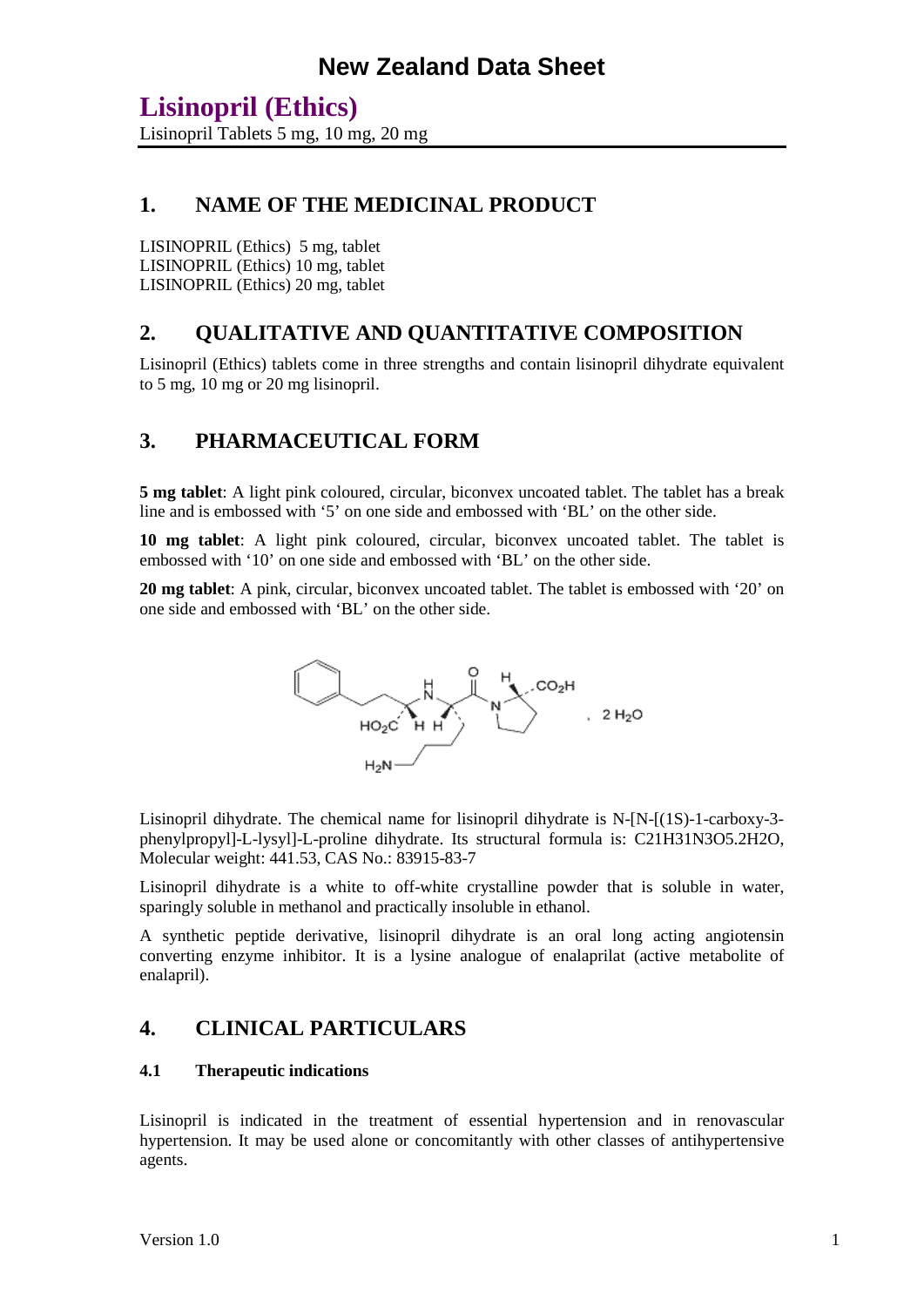Lisinopril Tablets 5 mg, 10 mg, 20 mg

Lisinopril is indicated in the management of congestive heart failure as an adjunctive treatment with diuretics and, where appropriate, digitalis.

Lisinopril is indicated for the treatment of haemodynamically stable patients within 24 hours of an acute myocardial infarction, to prevent the subsequent development of left ventricular dysfunction or heart failure and to improve survival. Patients should receive, as appropriate, the standard recommended treatments such as thrombolytics, aspirin and beta-blocker.

#### **4.2 Dose and method of administration**

Since absorption of lisinopril tablets is not affected by food, the tablets may be administered before, during or after meals. Lisinopril should be administered in a single daily dose. As with all single daily dose medications, lisinopril should be taken at approximately the same time each day.

#### **Essential Hypertension**

In patients with essential hypertension the usual recommended starting dose is 10 mg. The usual effective maintenance dosage is 20 mg administered in a single daily dose. Dosage should be adjusted according to blood pressure response. In some patients, achievement of optimal blood pressure reduction may require two to four weeks of therapy. The maximum dose used in long term, controlled clinical trials was 80 mg/day.

A lower starting dose is required in the presence of renal impairment, in patients in whom diuretic therapy cannot be discontinued, patients who are volume and/or salt-depleted for any reason, and in patients with renovascular hypertension and may be required in some elderly patients.

#### **Diuretic Treated Patients**

Symptomatic hypotension may occur following initiation of therapy with lisinopril; this is more likely in patients who are being treated currently with diuretics. Caution is recommended, therefore, since these patients may be volume- and/or salt-depleted. The diuretic should be discontinued 2 to  $\overline{3}$  days before beginning therapy with lisinopril (see **Warnings and Precautions**). In hypertensive patients in whom the diuretic cannot be discontinued, therapy with lisinopril should be initiated with a 5 mg dose. The subsequent dosage of lisinopril should be adjusted according to blood pressure response. If required, diuretic therapy may be resumed.

#### **Dosage Adjustment in Renal Impairment**

Dosage in patients with renal impairment should be based on creatinine clearance as outlined in Table 1:

| <b>Creatinine Clearance</b><br>(mL/min)             | <b>Starting Dose</b><br>(mg/day) |
|-----------------------------------------------------|----------------------------------|
| $< 70 > 30$ mL/min                                  | $5 \text{ mg} - 10 \text{ mg}$   |
| $<$ 30 > 10 mL/min                                  | $2.5 \text{ mg} - 5 \text{ mg}$  |
| $< 10$ mL/min<br>(including patients on dialysis)** | $2.5 \text{ mg*}$                |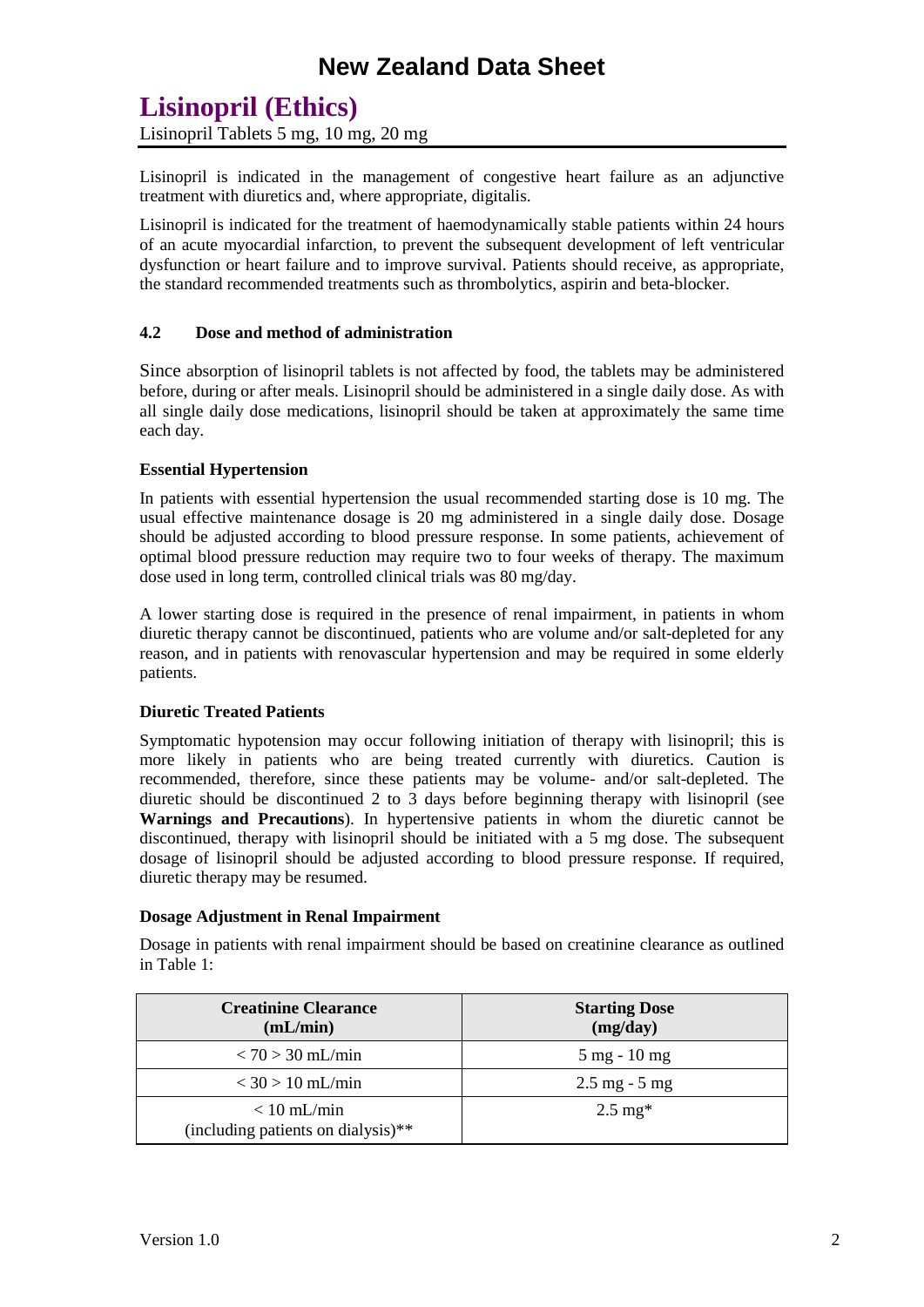# **Lisinopril (Ethics)**

Lisinopril Tablets 5 mg, 10 mg, 20 mg

\* Dosage and/or frequency of administration should be adjusted depending on the blood pressure response.

\*\* See Contraindications

The dosage may be titrated upward until blood pressure is controlled or to a maximum of 40 mg daily.

#### **Renovascular Hypertension**

Some patients with renovascular hypertension, especially those with bilateral renal artery stenosis or stenosis of the artery to a solitary kidney, may develop an exaggerated response to the first dose of lisinopril. Therefore, a lower starting dose of 2.5 or 5 mg is recommended. Thereafter, the dosage may be adjusted according to the blood pressure response.

#### **Congestive Heart Failure**

As adjunctive therapy with diuretics and where appropriate digitalis lisinopril may be initiated with a dose of 2.5 mg once a day. The usual effective dosage range is 5 to 20 mg per day administered in a single daily dose. In clinical trials, dosages were adjusted at 4 week intervals in patients requiring additional therapeutic effect. Dosage adjustments should be based on clinical response of each individual patient.

Patients at high risk of symptomatic hypotension, e.g. patients with salt depletion with or without hyponatraemia, patients with hypovolaemia or patients who have been receiving vigorous diuretic therapy, should have these conditions corrected, if possible, prior to therapy with lisinopril. The effect of the starting dosage of lisinopril on blood pressure should be monitored carefully.

The effect of lisinopril on mortality in congestive heart failure has been studied by comparing a high dose (32.5 mg or 35 mg once daily) with a low dose (2.5 mg or 5 mg once daily). Patients receiving high dose lisinopril were titrated gradually up to the highest dose tolerated, up to a maximum of 32.5 mg or 35 mg once daily. Patients who were intolerant to lisinopril were excluded from the study. In a study of 3,164 patients, with a median follow up period of 46 months for surviving patients, statistically no significant reductions were observed in the primary endpoint of all-cause mortality or the secondary endpoint of cardiovascular mortality. However, compared with low dose, high dose lisinopril produced a 12% risk reduction in the combined endpoint of all-cause mortality and all cause hospitalisation ( $p = 0.002$ ), an endpoint added during the trial. In a post hoc analysis, the number of hospitalisations for heart failure was reduced by 24% ( $p = 0.002$ ) in patients treated with high dose lisinopril compared with low dose. Symptomatic benefits were similar in patients treated with high and low doses of lisinopril. This trial did not study whether 35 mg is more effective than the currently recommended upper limit of the usual dose of 20 mg.

The results of the study showed that the overall adverse event profiles for patients treated with high or low dose lisinopril were similar in both nature and number. The overall adverse event rate included deaths and hospitalisations that contributed to the estimation of efficacy. The percentage of drug related adverse events was 8% higher in the high dose group (a relative difference of 25%). The excess in the high dose group was due to events of the type which would be expected from the pharmacological actions of lisinopril. Predictable events resulting from ACE inhibition, such as hypotension or altered renal function, were manageable and rarely led to treatment withdrawal. Cough was less frequent in patients treated with high dose lisinopril compared with low dose. New York Heart Association classification (a measure of quality of life) did not differ between treatment groups.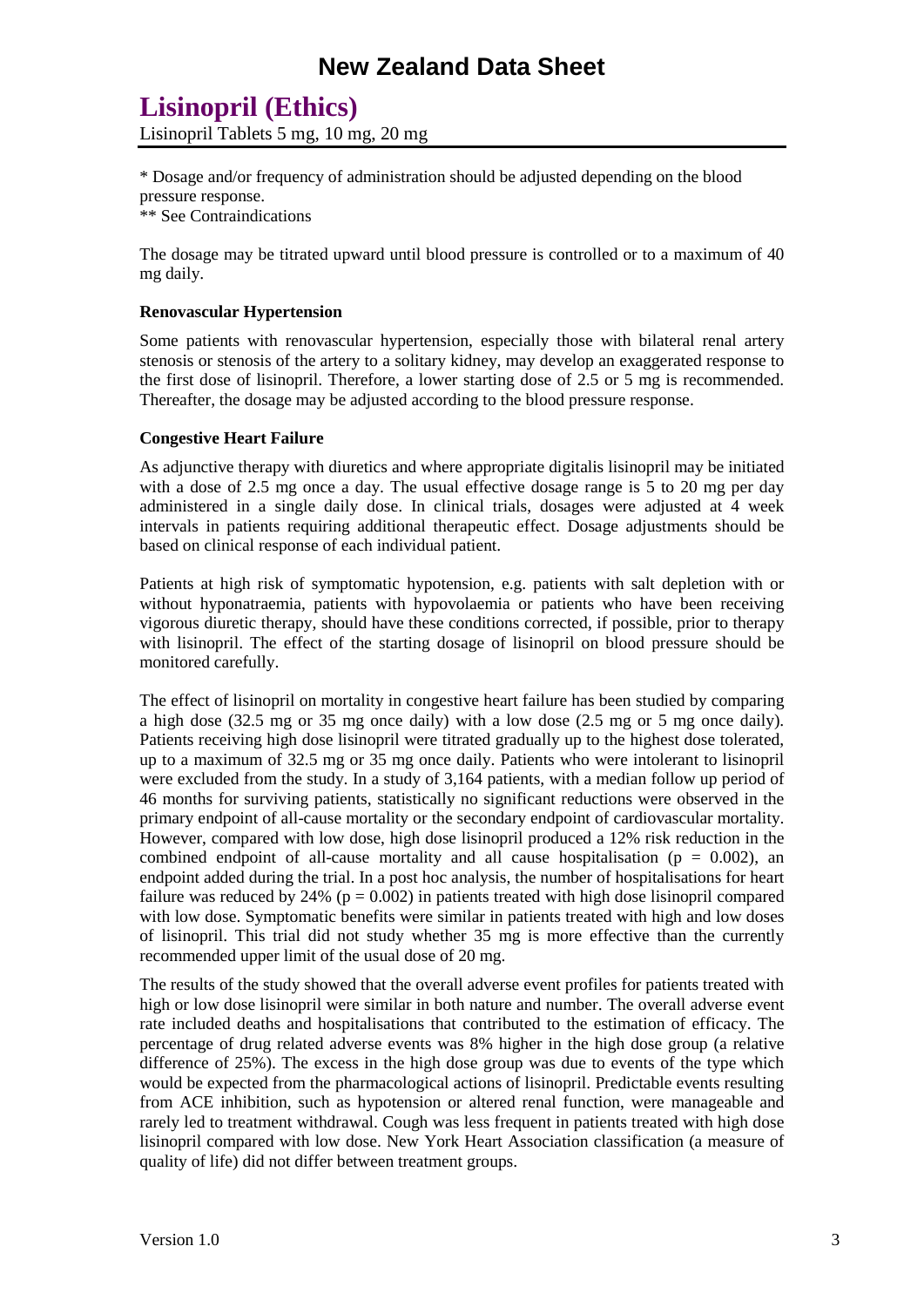Lisinopril Tablets 5 mg, 10 mg, 20 mg

#### **Acute Myocardial Infarction**

Treatment with lisinopril may be started within 24 hours of the onset of symptoms. The first dose of lisinopril is 5 mg given orally, followed by 5 mg after 24 hours, 10 mg after 48 hours and then 10 mg once daily thereafter. Patients with a low systolic blood pressure (120 mm Hg or less) when treatment is started or during the first 3 days after the infarct should be given a lower dose - 2.5 mg orally (see **Warnings and Precautions**). If hypotension occurs (systolic blood pressure less than or equal to 100mm Hg) a daily maintenance dose of 5 mg may be given with temporary reductions to 2.5 mg if needed. If prolonged hypotension occurs (systolic blood pressure less than 90mm Hg for more than 1 hour) lisinopril should be withdrawn. Dosing for patients with acute myocardial infarction should continue for six weeks. (For patients who develop symptoms of heart failure, see **Dosage and Administration,** *Congestive Heart Failure*).

Lisinopril is compatible with intravenous or transdermal glyceryl trinitrate.

Lisinopril is indicated in the management of patients with acute myocardial infarction to prevent the subsequent development of left ventricular dysfunction (as defined by an ejection fraction less than or equal to 35%) or heart failure and to improve survival, based on the outcome of the Gruppo Italiano per lo Studio della Sporavvienza nell'Infarto Miocardico (GISSI-3) trial. The GISSI-3 study was a multicentre, controlled, randomised, unblinded clinical trial conducted in 19,394 patients with acute myocardial infarction admitted to a coronary care unit. It was designed to examine the effects of short-term (six week) treatment with lisinopril, nitrates, their combination, or no therapy on short-term (six week) mortality and on longer-term death and markedly impaired cardiac function. Patients presenting within 24 hours of the onset of symptoms who were haemodynamically stable were randomised, in a 2 x 2 factorial design, to six weeks of either lisinopril alone (n = 4,841), nitrates alone (n = 4,869), lisinopril plus nitrates ( $n = 4,841$ ) or open control ( $n = 4,843$ ). All patients received routine therapies, including thrombolytics (72%), aspirin (84%) and a beta-blocker (31%), as appropriate, normally utilised in acute myocardial infarction (MI) patients.

The protocol excluded patients with hypotension (systolic blood pressure less than or equal to 100 mmHg), severe heart failure, cardiogenic shock, and renal dysfunction (serum creatinine  $> 2$  mg/dL and/or proteinuria  $> 500$  mg/24 hours). Doses of lisinopril were adjusted as necessary according to protocol (see Dosage and Administration).

Study treatment was withdrawn at six weeks except where clinical conditions indicated continuation of treatment.

The primary outcomes of the trial were the overall mortality at six weeks and a combined endpoint at six months after the myocardial infarction, consisting of a number of patients who died, had late (day 4) clinical congestive heart failure, or had extensive left ventricular damage defined as ejection fraction less than or equal to 35% or an akinetic-dyskinetic (A-D) score greater than or equal to 45%. Patients receiving lisinopril ( $n = 9,646$ ), alone or with nitrates, had an 11% lower risk of death at six weeks (2p (two tailed) =  $0.04$ ) compared to patients receiving no lisinopril ( $n = 9.672$ ) (6.4 versus 7.2%, respectively). The reduction in mortality at six months was not significant, but this was not a primary outcome measure. Although patients randomised to receive lisinopril for up to six weeks also fared numerically better on the combined endpoint at six months, the open nature of the assessment of heart failure, substantial loss to follow-up echocardiography, and substantial excess use of lisinopril between six weeks and six months in the group randomised to six weeks of lisinopril, preclude any conclusion about this endpoint.

Patients with acute myocardial infarction treated with lisinopril had a higher (9.0 versus 3.7%) incidence of persistent hypotension (systolic blood pressure < 90 mmHg for more than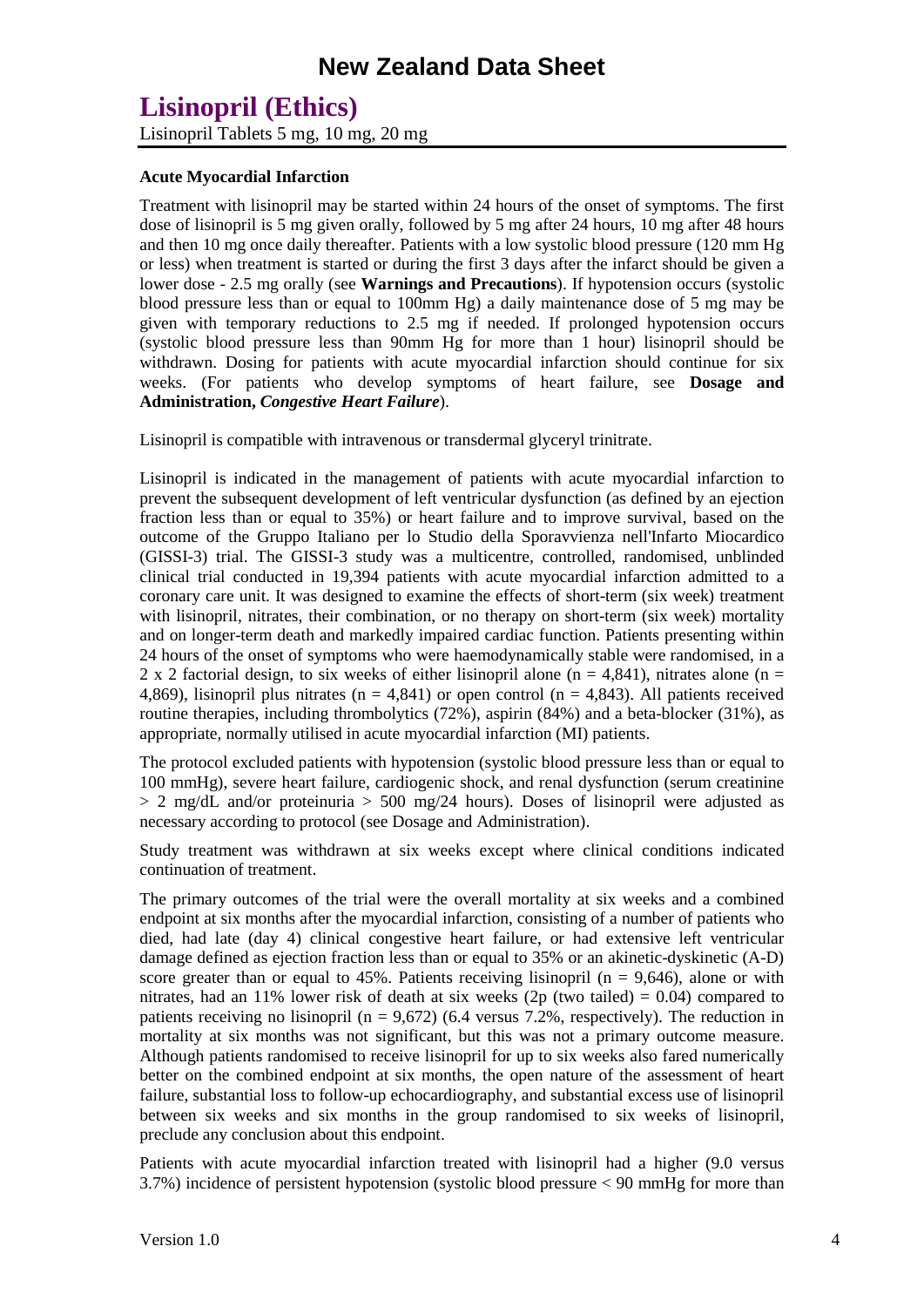Lisinopril Tablets 5 mg, 10 mg, 20 mg

one hour) and renal dysfunction (2.4 versus 1.1%) in hospital and at six weeks (increasing creatinine concentration to over 3 mg/dL or a doubling or more of the baseline serum creatinine concentration).

#### **Use in children**

Not recommended for children. Safety and effectiveness of lisinopril in children have not been established.

#### **Use in the Elderly**

In clinical studies, there was no age-related change in the efficacy or safety profile of the drug. When advanced age is associated with decrease in renal function, however, the guidelines set out in Table 1 (see **Dosage and Administration,** *Dosage Adjustment in Renal Impairment*) should be used to determine the starting dose of lisinopril. Thereafter the dosage should be adjusted according to the blood pressure response.

#### **4.3 Contraindications**

- Hypersensitivity to lisinopril or any other component of lisinopril.
- History of hereditary and/or idiopathic angioedema or angioedema associated with previous treatment with an ACE inhibitor.
- Patients with hereditary or idiopathic angioedema.
- Pregnancy (see **Warnings and Precautions**, **Use in pregnancy**).
- Patients undergoing haemodialysis with polyacrylonitrile metalylsulfonate high flux membranes. There is a risk of anaphylactoid reaction (hypersensitivity reactions which may be severe, e.g. shock) with the simultaneous use of an ACE inhibitor and polyacrylonitrile metalylsulfonate high flux dialysis membranes (e.g. AN69) or during low-density lipoproteins (LDL) apharesis with dextran sulphate within the framework of dialysis treatment. This combination thus needs to be avoided, either by using other medical products to control high blood pressure or cardiac insufficiency or by using other membranes during dialysis.
- Lisinopril should not be administered with aliskiren in patients with diabetes (see **Interactions**).

#### **4.4 Special warnings and precautions for use**

#### **Dual blockade of the renin-angiotensin-aldosterone system**

As a consequence of inhibiting the renin-angiotensin-aldosterone system, hypotension, syncope, hyperkalaemia, and changes in renal function (including acute renal failure) have been reported in susceptible individuals, especially if combining medicinal products that affect this system. Dual blockade of the renin-angiotensin-aldosterone system (e.g. by adding an ACE-inhibitor to an angiotensin II receptor antagonist) is therefore not recommended in patients with already controlled blood pressure and should be limited to individually defined cases with close monitoring of renal function.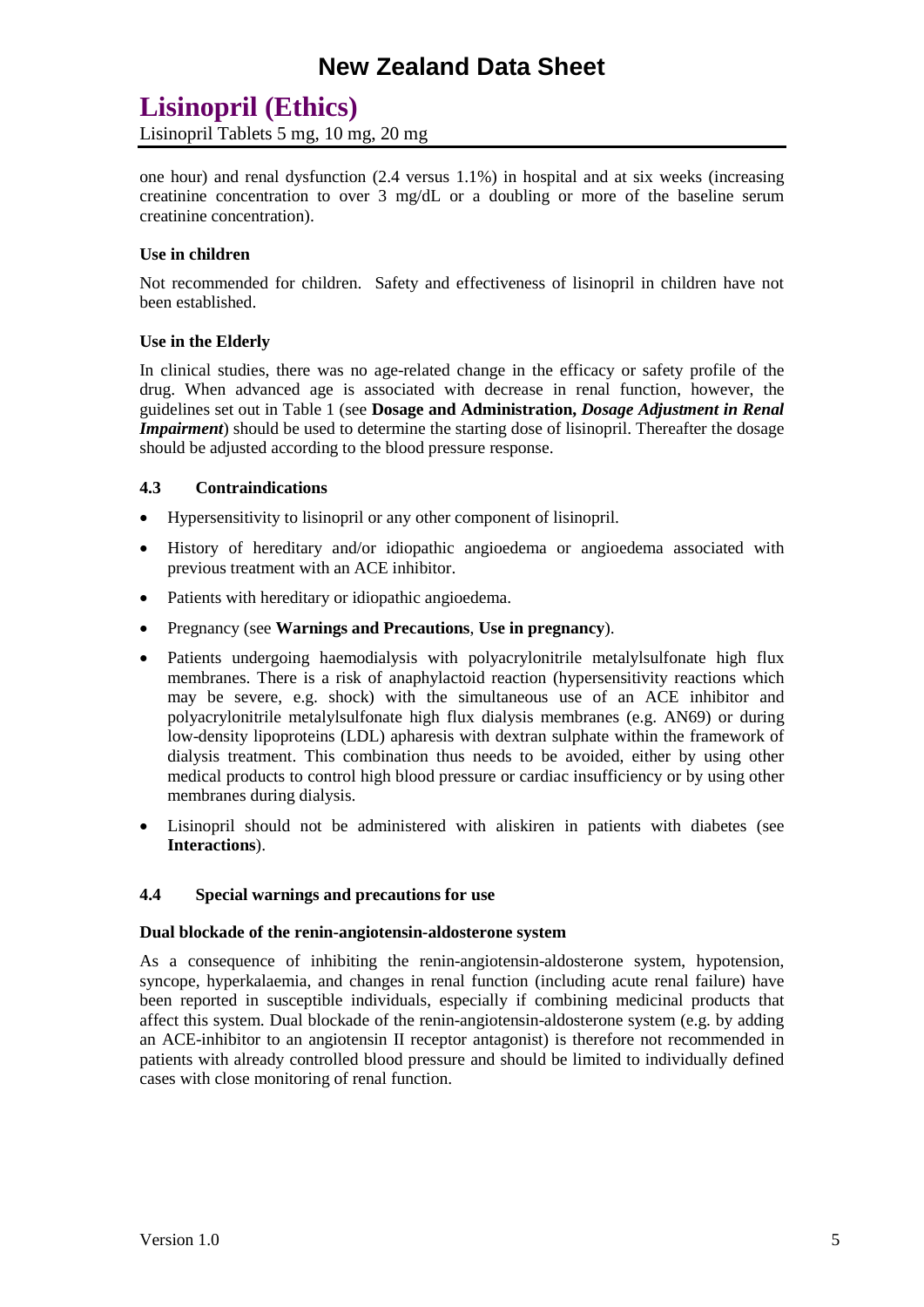### **Lisinopril (Ethics)** Lisinopril Tablets 5 mg, 10 mg, 20 mg

#### **Anaphylactoid reactions during Hymenoptera desensitisation**

Patients receiving ACE inhibitors during desensitisation (e.g. Hymenoptera venom) have experienced anaphylactoid reactions. These reactions have been avoided when ACE inhibitors were temporarily withheld.

#### **Angioedema**

Severe life-threatening angioedema has been reported rarely with most of the ACE inhibitors. There seems to be no sex difference in the incidence of angioedema or in the predisposition to angioedema in patients with heart failure or hypertension. Most commonly, angioedema occurs during the first week of therapy but it has also been reported after long-term therapy. Patients may have multiple episodes of angioedema with long symptom free intervals.

Angioedema of the face, extremities, lips, tongue, glottis and/or larynx has been reported in patients treated with ACE inhibitors. This may occur at any time during treatment. In such cases lisinopril should be discontinued promptly; appropriate monitoring instituted to ensure complete resolution of symptoms prior to the patient being dismissed. Patients who respond to medical treatment should be observed carefully for a possible rebound phenomenon.

Even in those instances where swelling of only the tongue is involved, without respiratory distress, patients may require prolonged observation since treatment with antihistamines and corticosteroids may not be sufficient. Very rarely, fatalities have been reported due to angioedema associated with laryngeal oedema or tongue oedema. Patients with involvement of the tongue, glottis or larynx are likely to experience airway obstruction, especially those with a history of airway surgery. Where involvement of the tongue, glottis or larynx is likely to cause airway obstruction, appropriate emergency therapy, including adrenaline and oxygen administration, and/or the maintenance of a patent airway, should be carried out promptly and the patient may need to be hospitalised. The patient should be under close medical supervision until complete and sustained resolution of symptoms has occurred.

ACE inhibitors cause a higher rate of angioedema in Afro-Caribbean black patients than in non-Afro-Caribbean black patients. Patients with a history of angioedema unrelated to ACE inhibitor therapy may be at increased risk of angioedema whilst receiving an ACE inhibitor.

Angioedema may occur with or without urticaria.

Angioedema, including laryngeal oedema, may occur at any time during treatment with lisinopril. While this condition is rare, patients should be so advised and told to report immediately any signs or symptoms suggesting angioedema (swelling of face, extremities, eyes, lips or tongue, difficulty in swallowing or breathing) and to take no more drug until they have consulted with the prescribing doctor.

#### **Symptomatic hypotension**

Hypotension may occur in-patients commencing treatment with ACE inhibitors. Excessive hypotension is rarely seen in patients with uncomplicated hypertension but can develop in patients with impaired renal function, in those who are salt or volume depleted because of renovascular disease, diuretic therapy, vomiting or diarrhoea, and in patients undergoing dialysis (see **Interactions**). In-patients with severe congestive cardiac failure, with or without associated renal insufficiency, excessive hypotension has been observed. This may be associated with syncope, neurological deficits, oliguria and/or progressive azotaemia, and rarely with acute renal failure and/or death. Because of the potential fall in blood pressure in these patients, therapy should be started at low doses under very close medical supervision. Such patients should be followed closely for the first two weeks of treatment and whenever the dosage is increased or diuretic therapy is commenced or increased.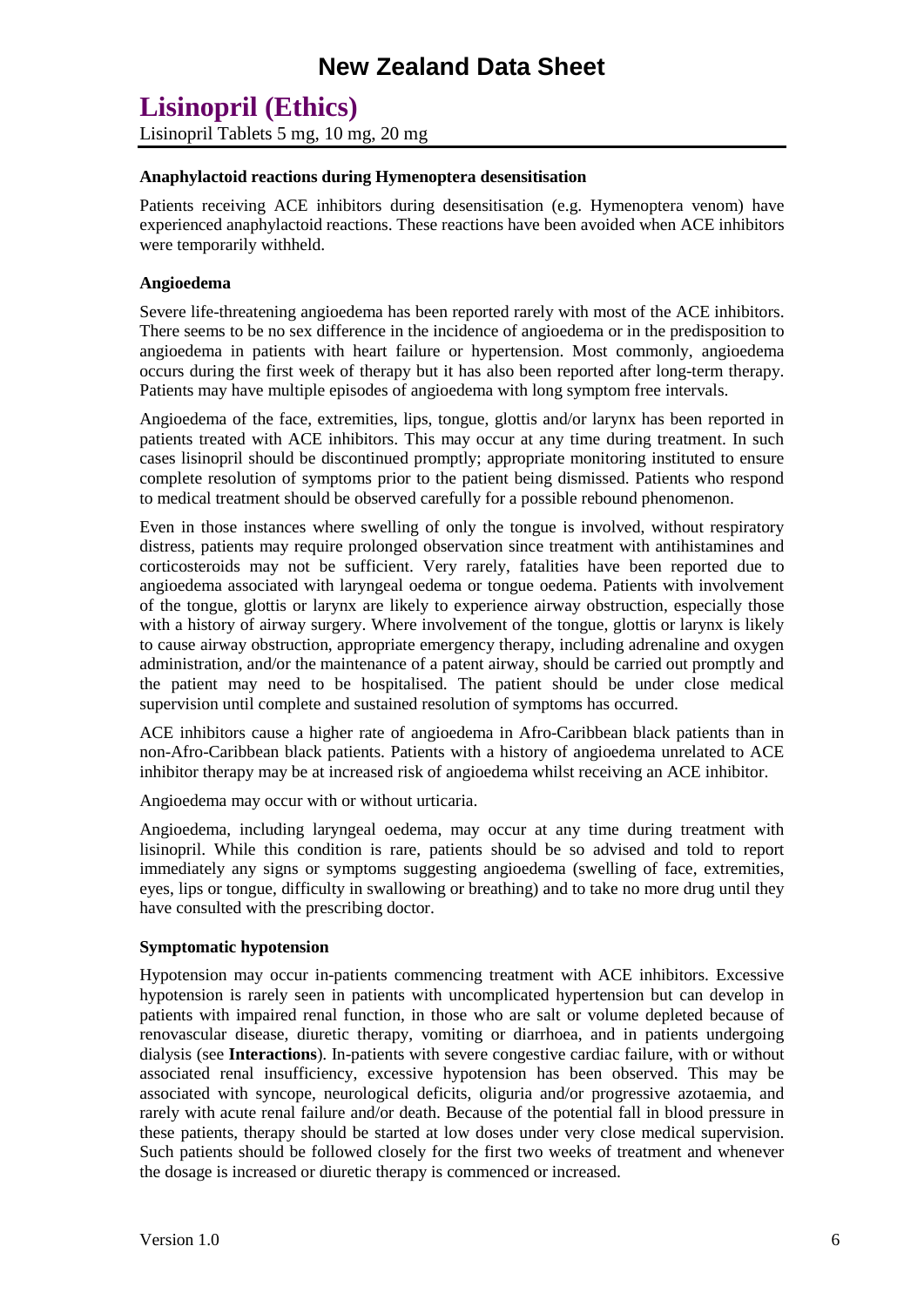# **Lisinopril (Ethics)**

Lisinopril Tablets 5 mg, 10 mg, 20 mg

Similar considerations may apply to patients with ischaemic heart or cerebrovascular disease in whom an excessive fall in blood pressure could result in myocardial infarction or cerebrovascular accident, respectively. In all high-risk patients, it is advisable to initiate treatment at lower dosages than those usually recommended for uncomplicated patients.

If hypotension occurs, the patient should be placed in the supine position and, if necessary, receive an intravenous infusion of normal saline. A transient hypotensive response is not a contraindication to further doses, which can usually be given without difficulty once the blood pressure, has increased.

Patients should be cautioned to report light-headedness, especially during the first few days of therapy. If actual syncope occurs, the patients should be told to discontinue the drug until they have consulted with the prescribing doctor.

All patients should be cautioned that excessive perspiration and dehydration may lead to an excessive fall in blood pressure because of reduction in fluid volume. Other causes of volume depletion, e.g. vomiting or diarrhoea, may also lead to a fall in blood pressure; patients should be advised to consult with their doctor.

#### **Hypotension in acute myocardial infarction**

Treatment with lisinopril must not be initiated in acute myocardial infarction patients who are at risk of further serious haemodynamic deterioration after treatment with a vasodilator, i.e. patients with a systolic blood pressure of 100 mmHg or lower or cardiogenic shock. During the first three days following the infarction, the dose should be reduced if the systolic blood pressure is 120 mmHg or lower. Maintenance doses should be reduced to 5 mg or temporarily to 2.5 mg if systolic blood pressure is 100 mmHg or lower. If hypotension persists (systolic blood pressure < 90 mmHg for more than one hour), lisinopril should be withdrawn.

#### **Aortic Stenosis/Hypertrophic Cardiomyopathy**

As with other vasodilators, ACE inhibitors should be given with caution to patients with obstruction in the outflow tract of the left ventricle.

Neutropenia/agranulocytosis: Another ACE inhibitor has been shown to cause agranulocytosis and bone marrow depression (including leucopenia and neutropenia). These reports generally involve patients who have pre-existing renal dysfunction and/or collagen vascular disease, some of whom have received concomitant immunosuppressant therapy. Most reports describe transient episodes for which a causal relationship to the ACE inhibitor could not be established. Available data from clinical trials of lisinopril are insufficient to show that lisinopril does not cause agranulocytosis at similar rates. International marketing experience has revealed cases of neutropenia or agranulocytosis in which a causal relationship to lisinopril cannot be excluded.

It is recommended that periodic haematological monitoring be considered in patients with diseases known to affect bone marrow function (e.g. renal dysfunction, collagen vascular disease) and/or who are taking concomitant therapy known to be associated with bone marrow depression.

#### **Impaired renal function**

Changes in renal function may be anticipated in susceptible individuals. In patients with severe congestive heart failure whose renal function may depend on the activity of the reninangiotensin aldosterone system, treatment with ACE inhibitors may be associated with oliguria and/or progressive azotemia, and rarely with acute renal failure and/or death.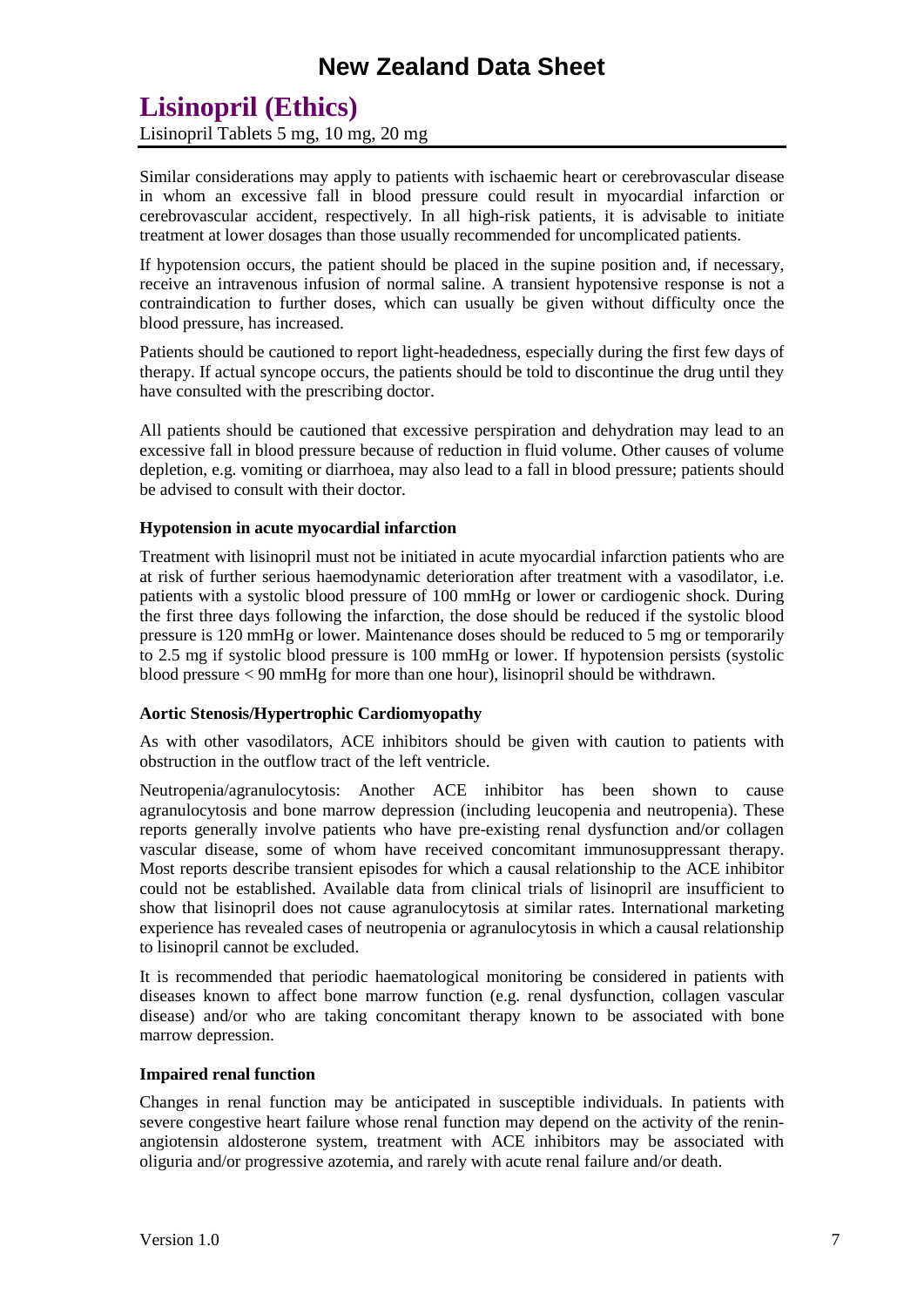# **Lisinopril (Ethics)**

Lisinopril Tablets 5 mg, 10 mg, 20 mg

In patients with unilateral or bilateral renal artery stenosis, increases in blood urea nitrogen and serum creatinine have been observed. These increases are usually reversible upon discontinuation of ACE treatment. ACE inhibitors should be avoided in patients with known or suspected bilateral renal artery stenosis.

When an ACE inhibitor is given to a patient with stenosis of the renal artery supplying a solitary kidney or with bilateral renal artery stenosis, acute renal insufficiency may occur. ACE inhibition may also cause a decrease in renal function in patients with stenosis of the artery supplying a transplanted kidney. It is believed that renal artery stenosis reduces glomerular filtration pressure. Under these circumstances, renal function is dependent on angiotensin II-induced vasoconstriction of the efferent arteriole. When an ACE inhibitor is given, the efferent arteriole relaxes, glomerular filtration decreases, and renal failure may result. The thrombotic occlusion of a stenosed renal artery can be precipitated by ACE inhibitors.

Some patients with no apparent pre-existing renovascular disease have developed increases in blood urea nitrogen and serum creatinine which is usually minor and transient. This is more likely to occur in patients with pre-existing renal impairment or in those on diuretics.

Dosage reduction of the ACE inhibitor and/or discontinuation of the diuretic may be required.

In acute myocardial infarction, treatment with lisinopril should not be initiated in patients with evidence of renal dysfunction, defined as serum creatinine concentration exceeding 177 μmol/L and/or proteinuria exceeding 500 mg/24h. If renal dysfunction develops during treatment with lisinopril (serum creatinine concentration exceeding 265 μmol/L or a doubling from the pre-treatment value) then the physician should consider withdrawal of lisinopril. Evaluation of the hypertensive patient should always include assessment of renal function (see Dosage and Administration). In patients with renal artery stenosis, if deterioration in renal function has occurred after treatment with one ACE inhibitor, then it is likely to be precipitated by another and in these patients usage of another class of antihypertensive agent would be preferable. Patients with unilateral renal artery stenosis present a special problem as deterioration of function may not be apparent from measurement of blood urea and serum creatinine.

It is possible that in patients with compromised renal function who are being treated with NSAIDS, the co-administration of lisinopril may result in a further deterioration of renal function. This may result in an increase in serum potassium, but it appears that these effects are usually reversible.

#### **Impaired hepatic function**

Hepatitis (hepatocellular and/or cholestatic) and elevations of hepatic enzymes and/or serum bilirubin have occurred during therapy with other ACE inhibitors in-patients with or without pre-existing hepatic abnormalities. In most cases the changes were reversed on discontinuation of the drug.

There are no adequate studies in-patients with cirrhosis and/or hepatic dysfunction. Lisinopril should be used with particular caution in-patients with pre-existing hepatic abnormalities. In such patients baseline liver function tests should be obtained before administration of the drug and close monitoring of response and metabolic effects should apply.

#### **Hyperkalaemia**

Because the ACE inhibitors decrease the formation of angiotensin II and the subsequent production of aldosterone, serum potassium concentrations exceeding 5.5 mEq/L may occur. Hyperkalaemia is more likely in-patients with some degree of renal impairment, those treated with potassium sparing diuretics (e.g., spironolactone, eplerenone, triamterene, or amiloride)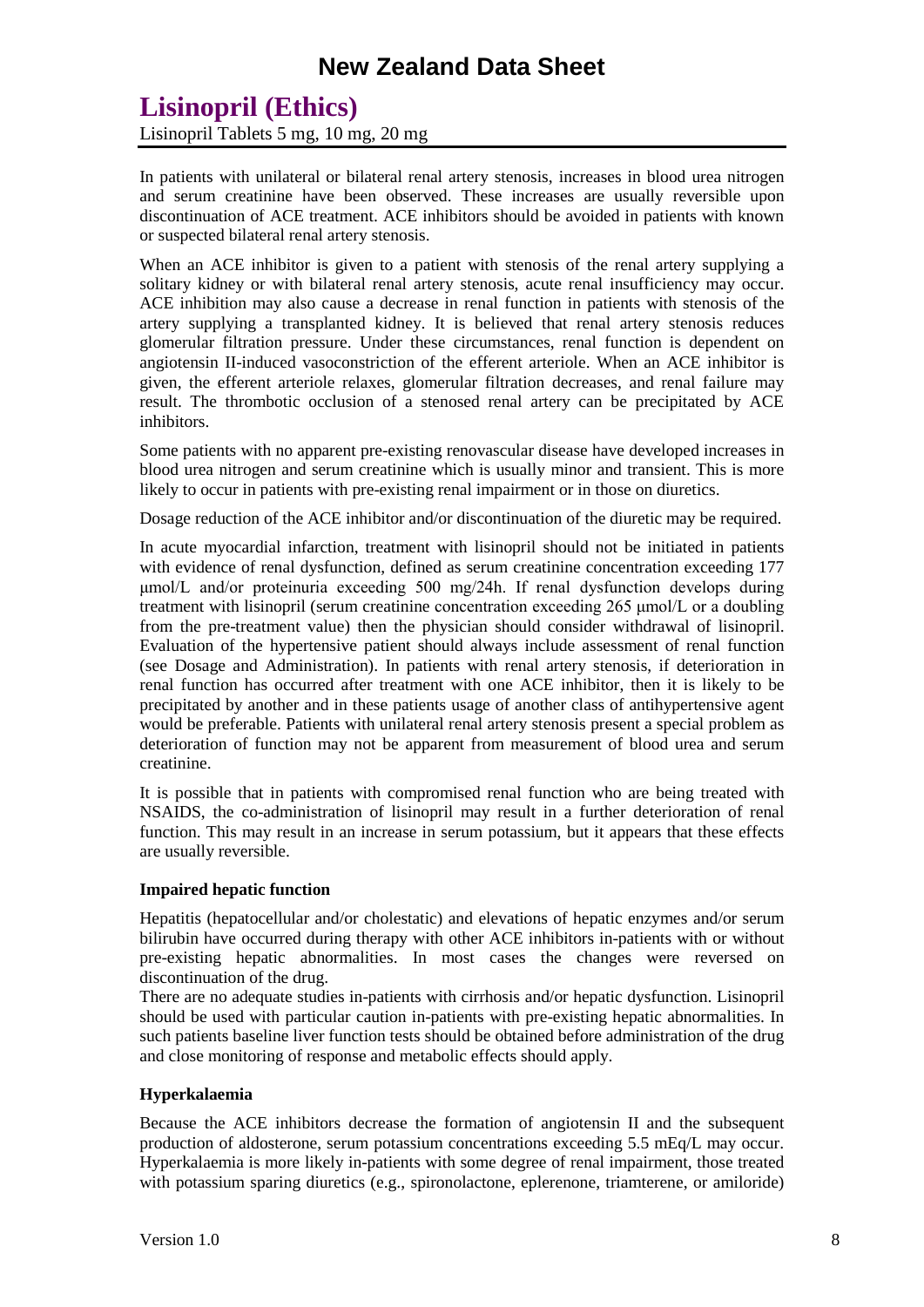# **Lisinopril (Ethics)**

Lisinopril Tablets 5 mg, 10 mg, 20 mg

or potassium supplements, and in those consuming potassium containing salt substitutes. Diabetic patients, and elderly diabetic patients particularly, may be at increased risk of hyperkalaemia. Hyperkalaemia can cause serious, sometimes fatal, arrhythmias. In some patients, hyponatraemia may coexist with hyperkalaemia. In some patients, hyponatraemia may coexist with hyperkalaemia. It is recommended that patients taking an ACE inhibitor should have serum electrolytes (including potassium, sodium and urea) measured from time to time. This is more important in-patients taking diuretics.

Patients should be told not to use salt substitutes containing potassium without consulting their doctor.

#### **Hypoglycaemia**

In diabetic patients treated with oral antidiabetic agents or insulin, glycaemic control should be closely monitored during the first month of treatment with lisinopril.

#### **Surgery and anaesthesia**

In patients undergoing major surgery or who require anaesthesia, hypotension due to anaesthetic agents may be greater in patients receiving ACE inhibitors because of interference with compensatory mechanisms associated with the renin-angiotensin system. If perioperative hypotension occurs, volume expansion would be required.

#### **Cough**

A persistent dry (non-productive) irritating cough has been reported with ACE inhibitors. In various studies, the incidence of cough varies depending on the drug, dosage, duration of use and method of analysis.

The cough is most likely due to stimulation of the pulmonary cough reflex by kinins (bradykinin) and/or prostaglandins, which accumulate because of ACE inhibition. A change to another class of drugs may be required in severe cases.

#### **Dermatological reactions**

Dermatological reactions characterised by maculopapular pruritic rashes and sometimes photosensitivities have been reported rarely with ACE inhibitors. Rare and occasionally severe skin reactions (e.g. lichenoid eruptions, psoriasis, pemphigus-like rash, Stevens-Johnson syndrome) have also been reported with some ACE inhibitors. A causal relationship is sometimes difficult to assess.

Patients who develop a cutaneous reaction with one ACE inhibitor might not when switched to another drug of the same class, but there are reports of cross reactivity.

#### **Taste disturbances (dysgeusia)**

The incidence of taste disturbance was reported to be high (up to 12.5%) with high doses of another ACE inhibitor but the overall incidence for the class is probably low. However, the relevant data are scarce and difficult to interpret. The taste disturbance has been described as a suppression of taste or a metallic sensation in the mouth. The dysgeusia usually occurs in the first few weeks of treatment and may disappear within one to three months despite continued treatment.

#### **Carcinogenicity Statement**

There was no evidence of a tumourigenic effect when lisinopril was administered for 105 weeks to male and female rats at doses up to 90 mg/kg/day. Lisinopril has also been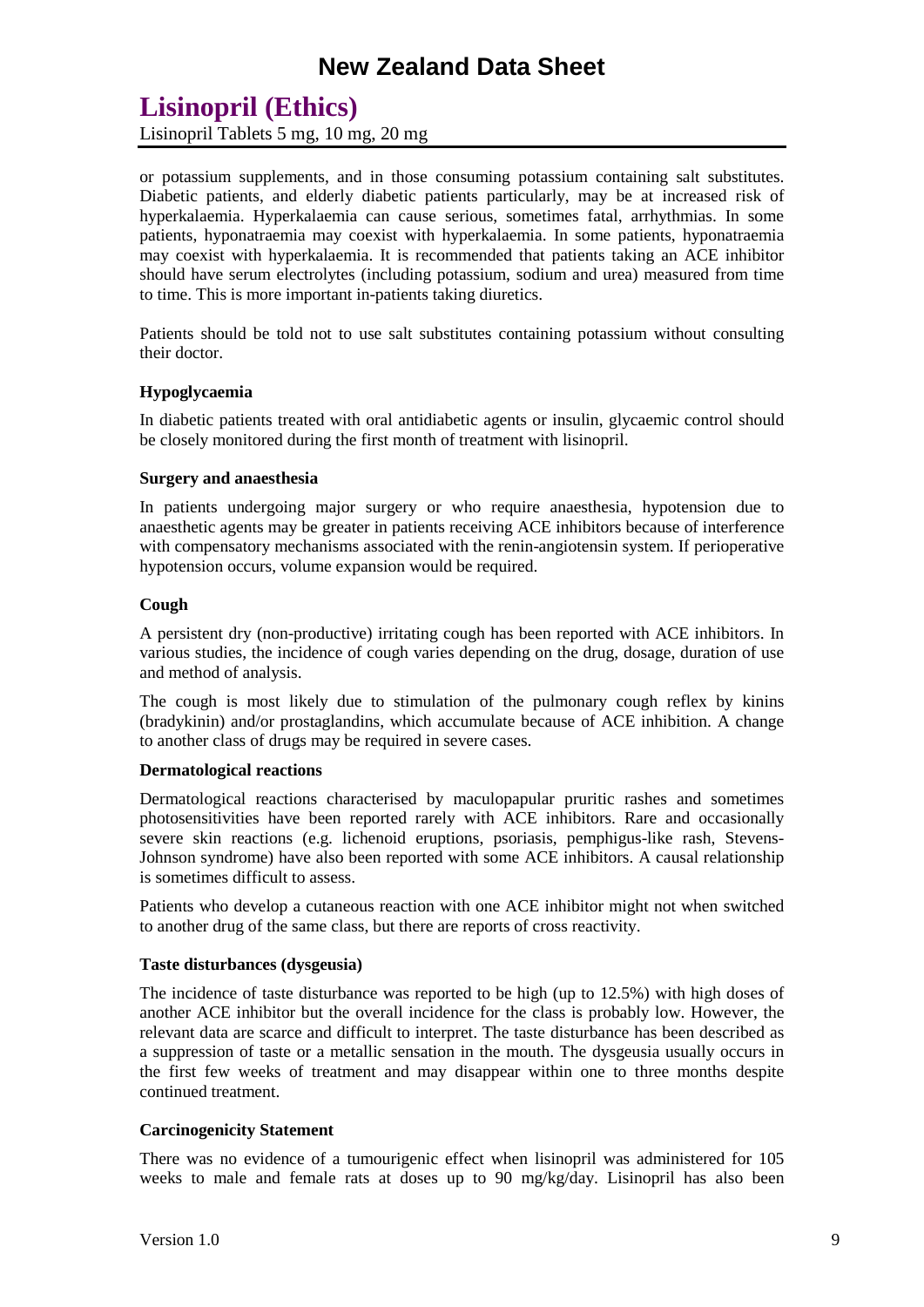# **Lisinopril (Ethics)**

Lisinopril Tablets 5 mg, 10 mg, 20 mg

administered for 92 weeks to (male and female) mice at doses up to 135 mg/kg/day and showed no evidence of carcinogenicity.

At least one other ACE inhibitor has caused an increase in the incidence of oxyphilic renal tubular cells and oncocytomas in rats. The potential for lisinopril to cause a similar effect is unknown.

#### **Neutropenia**

Patients should be told to report promptly any indication of infection (e.g. sore throat, fever) which may be a sign of neutropenia.

**Note:** As with many other drugs, certain advice to patients being treated with lisinopril is warranted. This information is intended to aid in the safe and effective use of this medication. It is not a disclosure of all possible adverse or intended effects.

#### **Renal complication of diabetes**

EUCLID (EURODIAB controlled trial of lisinopril in insulin dependent diabetes mellitus) was an 18 centre, multinational, randomised, double blind, placebo controlled trial. It investigated the effects of lisinopril on the urinary albumin excretion rate (AER) in 530 normotensive men and women aged 20 to 59 years with insulin dependent diabetes mellitus (IDDM) and normoalbuminuria or microalbuminuria. The study recruited patients with a diastolic blood pressure in the range of 75 to 90 mmHg inclusive provided that the systolic blood pressure was less than or equal to 155 mmHg. Patients received either lisinopril 10 mg once daily or matching placebo for two years. Titration up to 20 mg once daily of lisinopril or two placebo tablets was permitted if sitting diastolic blood pressure had not reached the target value of less than 75 mmHg after three months of treatment. Nifedipine treatment (20 mg twice daily) was initiated if the blood pressure remained inadequately controlled (systolic blood pressure > 160 mmHg, diastolic blood pressure > 95 mmHg).

The primary efficacy variable was the rate of change in the urinary albumin excretion rate (AER) measured from two consecutive overnight urine collections at six monthly intervals from baseline to 24 months in the whole patient group (i.e. normoalbuminuric and microalbuminuric at baseline). After 24 months treatment the AER was 18.8% (95% CI: 2.0, 32.7) lower in the lisinopril group ( $n = 230$ ) compared to the placebo group ( $n = 226$ ) with a between group difference of 2.2 microgram/minute ( $p = 0.03$ ) when adjusted for baseline AER and centre. After adjustment for diastolic blood pressure reduction produced by lisinopril, the between group relative difference in AER was reduced to 17.3% (95% CI: 0.2, 31.5,  $p = 0.05$ ). There were no statistically significant differences in AER between lisinopril and placebo in patients with good baseline glycaemic control (HbA1C  $<$  7%) or with a baseline diastolic blood pressure > 80 mmHg.

In patients with baseline microalbuminuria the AER was 49.7% (95% CI: 14.5, 77.9) lower in the lisinopril group (n = 39) compared to placebo (n = 34),  $p = 0.1$ . Only 15% (n = 79) of the randomised patients had baseline microalbuminuria compared to 40% anticipated by the protocol. This may have left the study underpowered to detect a statistically significant difference in the AER between treatments in patients with baseline microalbuminuria. In a nonprotocol specified subgroup analysis in patients with baseline microalbuminuria (AER 20 to 200 microgram/minute) and endpoint AER the absolute difference in mean AER between the lisinopril group (n = 39) and the placebo group (n = 34) was 38.5 microgram/minute (p = 0.001).

The results also show that lisinopril does not increase the risk of hypoglycaemic events in IDDM as there was no treatment difference in hypoglycaemic events or glycaemic control throughout the study.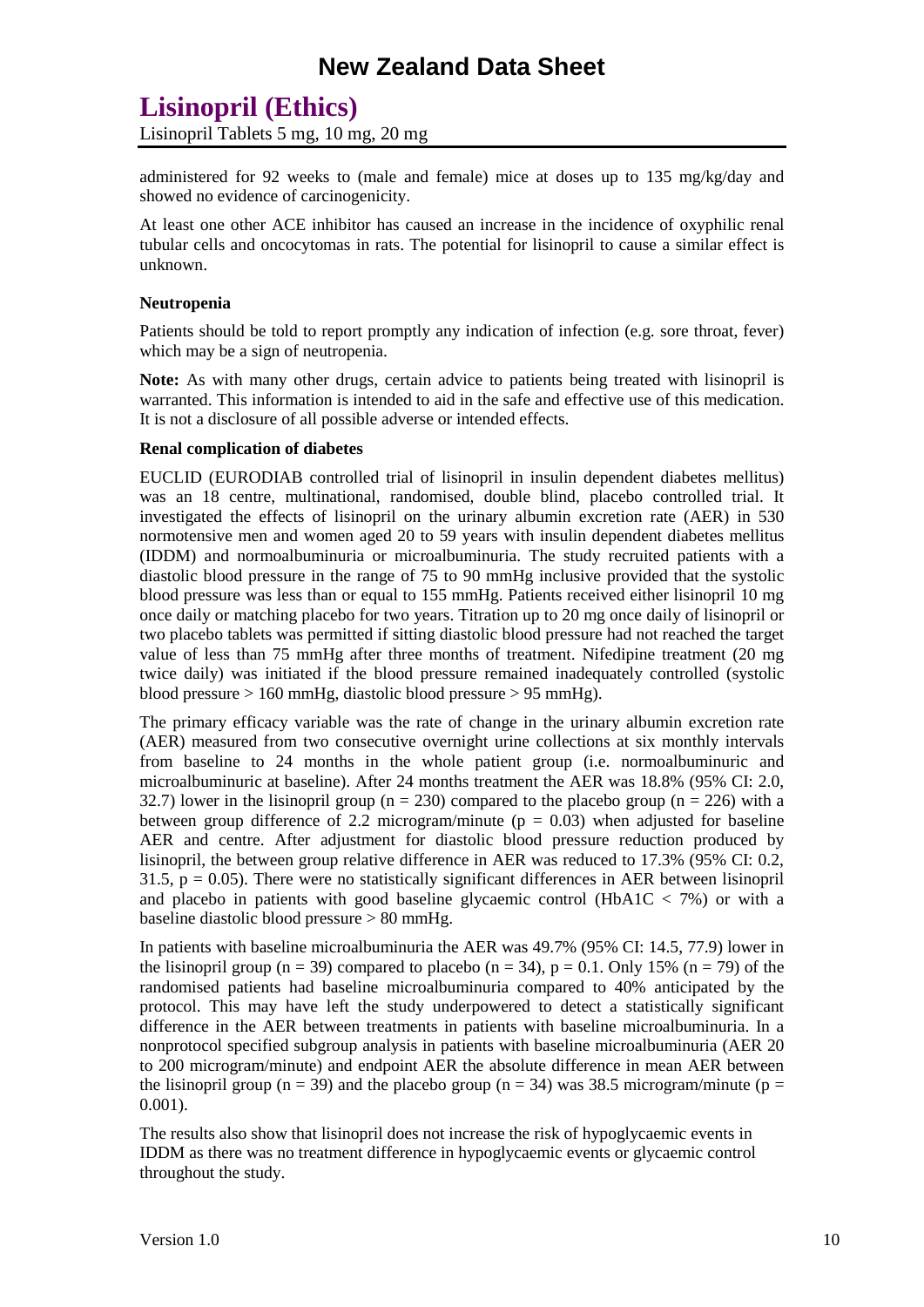### **Lisinopril (Ethics)**

Lisinopril Tablets 5 mg, 10 mg, 20 mg

#### **4.5 Interaction with other medicines and other forms of interaction**

#### **Diuretics**

When a diuretic is added to the therapy of a patient receiving an ACE inhibitor, the antihypertensive effect is usually additive. Patients receiving diuretics, especially those in whom diuretic therapy was recently instituted or those with intravascular volume depletion, may sometimes experience an excessive reduction of blood pressure after initiation of therapy with an ACE inhibitor. The possibility of hypotensive effects may be minimised by discontinuing the diuretic and ensuring adequate hydration and salt intake prior to commencing ACE inhibitor therapy.

If it is not possible to discontinue the diuretic, the starting dose of the ACE inhibitor should be reduced and the patient closely observed for several hours following the initial dose of the ACE inhibitor and until the blood pressure has stabilised. The combination of Lisinopril with other antihypertensive drugs may increase the antihypertensive effect, especially in combination with diuretics.

#### **Lithium**

Increased serum lithium levels and symptoms of lithium toxicity have been reported in patients receiving lithium concomitantly with drugs which cause elimination of sodium, including ACE inhibitors. These drugs should be coadministered with caution, and frequent monitoring of serum lithium levels is recommended. If a diuretic is also used, the risk of lithium toxicity may be increased.

#### **Non-steroidal anti-inflammatory drugs (NSAIDS)**

Non-steroidal anti-inflammatory drugs (NSAIDs) including selective cyclooxygenase-2 inhibitors (COX-2 inhibitors) may reduce the effect of diuretics and other antihypertensive drugs. Therefore, the antihypertensive effect of ACE inhibitors may be attenuated by NSAIDs including selective COX-2 inhibitors.

In some patients with compromised renal function (e.g., elderly patients or patients who are volume-depleted, including those on diuretic therapy) who are being treated with nonsteroidal anti-inflammatory drugs including selective cyclooxygenase-2 inhibitors, the coadministration of angiotensin II receptor antagonists or ACE inhibitors may result in a further deterioration of renal function, including possible renal failure. These effects are usually reversible.

These interactions should be considered in patients taking NSAIDs including selective COX-2 inhibitors concomitantly with diuretics and ACE inhibitors. Therefore, the combination should be administered with caution, especially in the elderly.

Combination use of ACE inhibitors or angiotensin receptor antagonists, anti-inflammatory drugs and thiazide diuretics: The use of an ACE inhibiting drug (ACE-inhibitor or angiotensin receptor antagonist), an anti-inflammatory drug (NSAID or COX-2 inhibitor) and a thiazide diuretic at the same time increases the risk of renal impairment. This includes use in fixedcombination products containing more than one class of drug. Combined use of these medications should be accompanied by increased monitoring of serum creatinine, particularly at the institution of the combination. The combination of drugs from these three classes should be used with caution particularly in elderly patients or those with pre-existing renal impairment.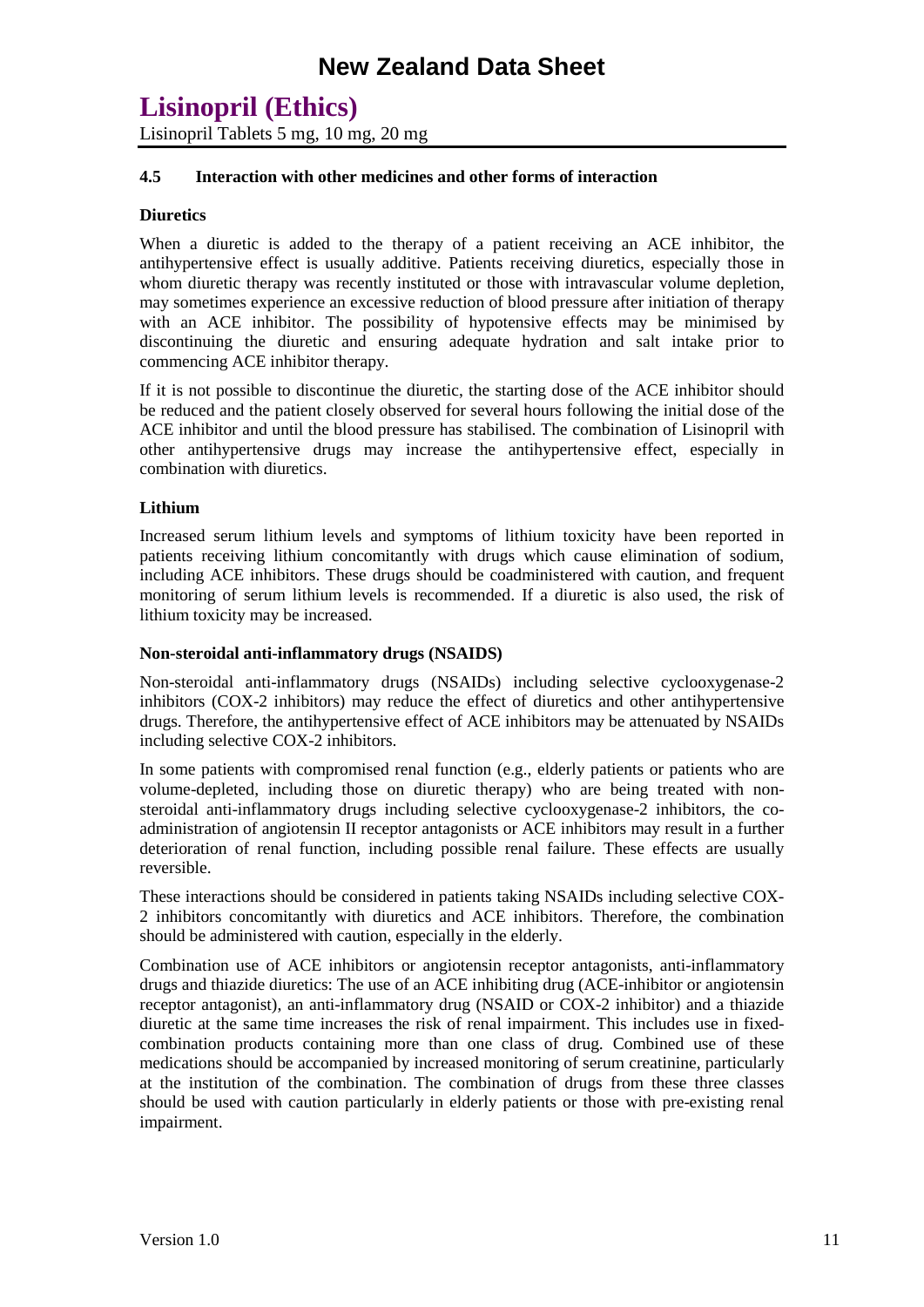Lisinopril Tablets 5 mg, 10 mg, 20 mg

#### **Dual Blockade of the Renin-Angiotensin-Aldosterone System**

Dual blockade of the renin-angiotensin-aldosterone system (RAAS) with angiotensin receptor blockers, ACE inhibitors, or direct renin inhibitors (such as aliskiren) is associated with increased risks of hypotension, syncope, hyperkalaemia, and changes in renal function (including acute renal failure) compared to monotherapy. Closely monitor blood pressure, renal function and electrolytes in patients on lisinopril and other agents that affect the RAAS. Do not coadminister aliskiren with lisinopril in patients with diabetes. Avoid use of aliskiren with lisinopril in patients with renal impairment (GFR,60mL/min).

#### **Agents causing renin release**

The antihypertensive effect of lisinopril is augmented by antihypertensive agents that cause renin release (e.g. diuretics).

#### **Agents affecting sympathetic activity**

Agents affecting sympathetic activity (e.g. ganglionic blocking agents or adrenergic neuron blocking agents) may be used with caution. Beta-Adrenergic blocking drugs are also antihypertensive in action, hence if they are combined with an ACE inhibitor the patient should be closely monitored.

#### **Serum potassium**

ACE inhibitors can attenuate potassium loss caused by thiazide diuretics and increase serum potassium when used alone. The concomitant therapy of an ACE inhibitor with a potassium sparing diuretic (e.g. spironolactone, triamterene or amiloride), potassium supplement or potassium containing salt substitute can increase the risk of hyperkalaemia. Therefore, if coadministration is indicated these agents should be used with caution and the patient's serum potassium should be monitored frequently.

#### **Antidiabetics**

Epidemiological studies have suggested that concomitant administration of an ACE inhibitor and antidiabetic medicines (such as insulins, oral hypoglycaemic agents) may cause increased blood glucose lowering effect with the risk of hypoglycaemia. This phenomenon appeared to be more likely to occur during the first few weeks of combined treatment and in patients with renal impairment. In diabetic patients treated with oral antidiabetic agents or insulin, glycaemic control should be closely monitored for hypoglycaemia, especially during the first month of treatment with an ACE inhibitor.

#### **Gold**

Nitritoid reactions (symptoms include facial flushing, nausea, vomiting and hypotension) have been reported rarely in patients on therapy with injectable gold (sodium aurothiomalate) and concomitant ACE inhibitor therapy including lisinopril.

#### **4.6 Fertility, pregnancy and lactation**

#### **Genotoxicity**

Lisinopril was not mutagenic in the Ames microbial mutagen test with or without metabolic activation. It was also negative in a forward mutation assay using Chinese hamster lung cells. Lisinopril did not produce single strand. DNA breaks in vitro alkaline elution rat hepatocyte assay. In addition, lisinopril did not produce increases in chromosomal aberrations in an in vitro test in Chinese hamster ovary cells or in an in vivo study in mouse bone marrow.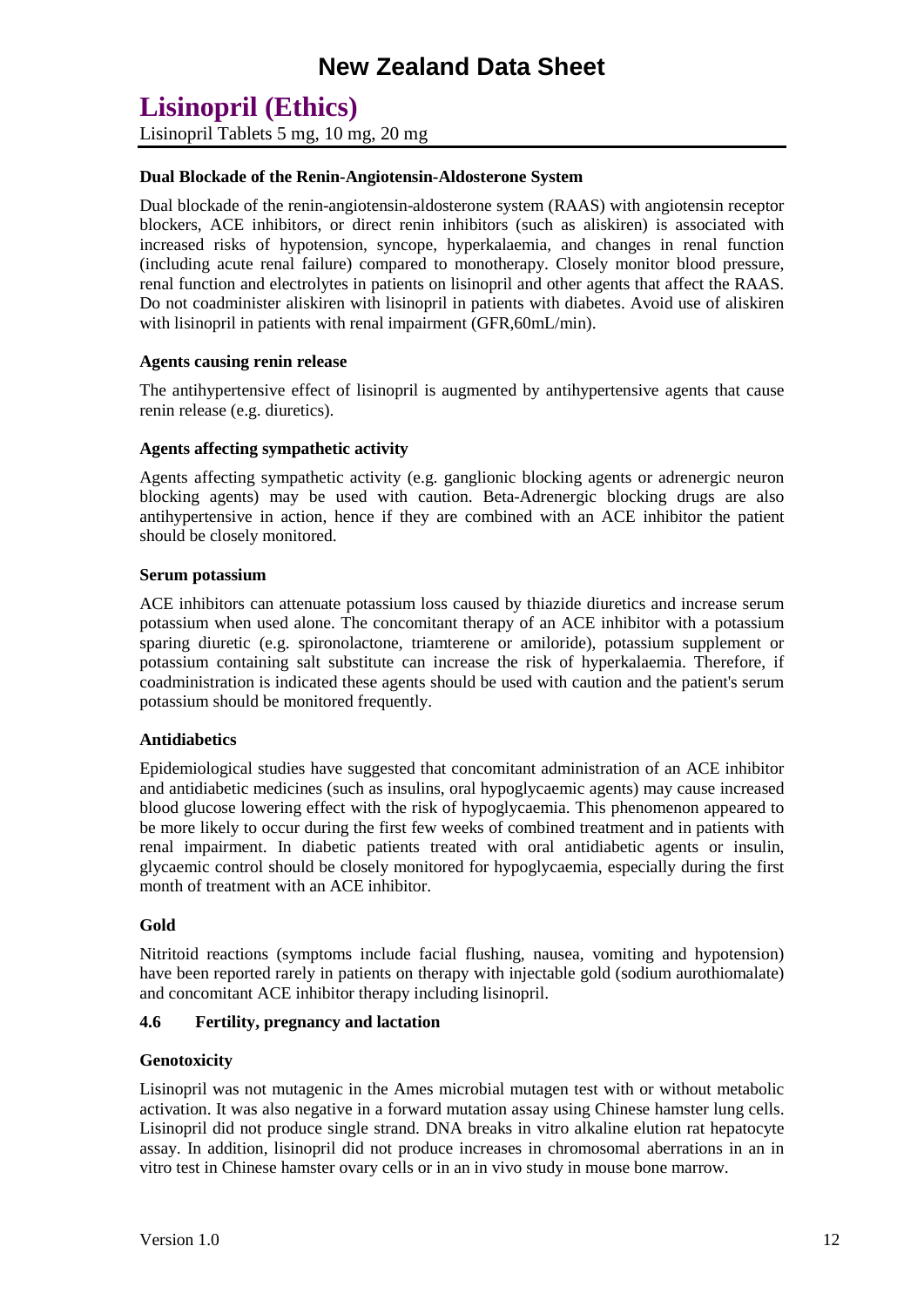### **Lisinopril (Ethics)** Lisinopril Tablets 5 mg, 10 mg, 20 mg

There were no adverse events on reproductive performance in male and female rats treated with up to 300 mg/kg/day of lisinopril.

#### **Use in pregnancy (Category D)**

Drugs which have caused, are suspected to have caused or may be expected to cause, an increased incidence of human fetal malformations or irreversible damage. These drugs may also have adverse pharmacological effects. Accompanying texts should be consulted for further details.

As with all ACE inhibitors, lisinopril should not be taken during pregnancy. Pregnancy should be excluded before starting treatment with lisinopril and avoided during the treatment.

If a patient intends to become pregnant, treatment with ACE inhibitors must be discontinued and replaced by another form of treatment.

If a patient becomes pregnant while on ACE inhibitors, she must immediately inform her doctor to discuss a change in medication and further management.

There are no adequate and well-controlled studies of ACE inhibitors in pregnant women, but foetotoxicity is well documented in animal models. Data, however, show that ACE inhibitors cross the human placenta. Post marketing experience with all ACE inhibitors suggests that exposure in utero may be associated with hypotension and decreased renal perfusion in the foetus. ACE inhibitors have also been associated with foetal death in utero. When ACE inhibitors have been used during the second and third trimesters of pregnancy, there have been reports of foetal hypotension, renal failure, hyperkalaemia, skull hypoplasia and death.

A historical cohort study in over 29,000 infants born to non-diabetic mothers has shown 2.7 times higher risk for congenital malformations in infants exposed to any ACE inhibitor during the first trimester compared to no exposure. The risk ratios for cardiovascular and central nervous system malformations were 3.7 times (95% confidence interval 1.89 to 7.3) and 4.4 times (95% confidence interval 1.37 to 14.02) respectively compared to no exposure.

Oligohydramnios has been reported, presumably resulting from decreased fetal renal function; oligohydramnios has been associated with fetal limb contractures, craniofacial deformities, hypoplastic lung development and intrauterine growth retardation. Prematurity and patent ductus arteriosus have been reported, however it is not clear whether these events were due to ACE inhibitor exposure.

Infants exposed in utero to ACE inhibitors should be closely observed for hypotension, oliguria and hyperkalaemia. If such complications arise, appropriate medical treatment should be initiated to support blood pressure and renal perfusion. Lisinopril has been removed from the neonatal circulation by peritoneal dialysis with some clinical benefit and theoretically may be removed by exchange transfusion.

#### **Use in lactation**

Milk of lactating rats contains radioactivity following administration of 14C lisinopril. It is not known whether this drug is secreted in human milk. Because the possibility exists that lisinopril may be secreted in human milk, lisinopril should not be given to a breastfeeding mother.

#### **4.7 Effects on ability to drive and use machines**

When driving vehicles or operating machines, patients may experience dizziness or tiredness.

#### **4.8 Undesirable effects**

Lisinopril has been found to be generally well tolerated in controlled clinical trials. For the most part, adverse experiences were mild and transient in nature. In patients with congestive heart failure high doses of lisinopril may predispose to symptoms related to hypotension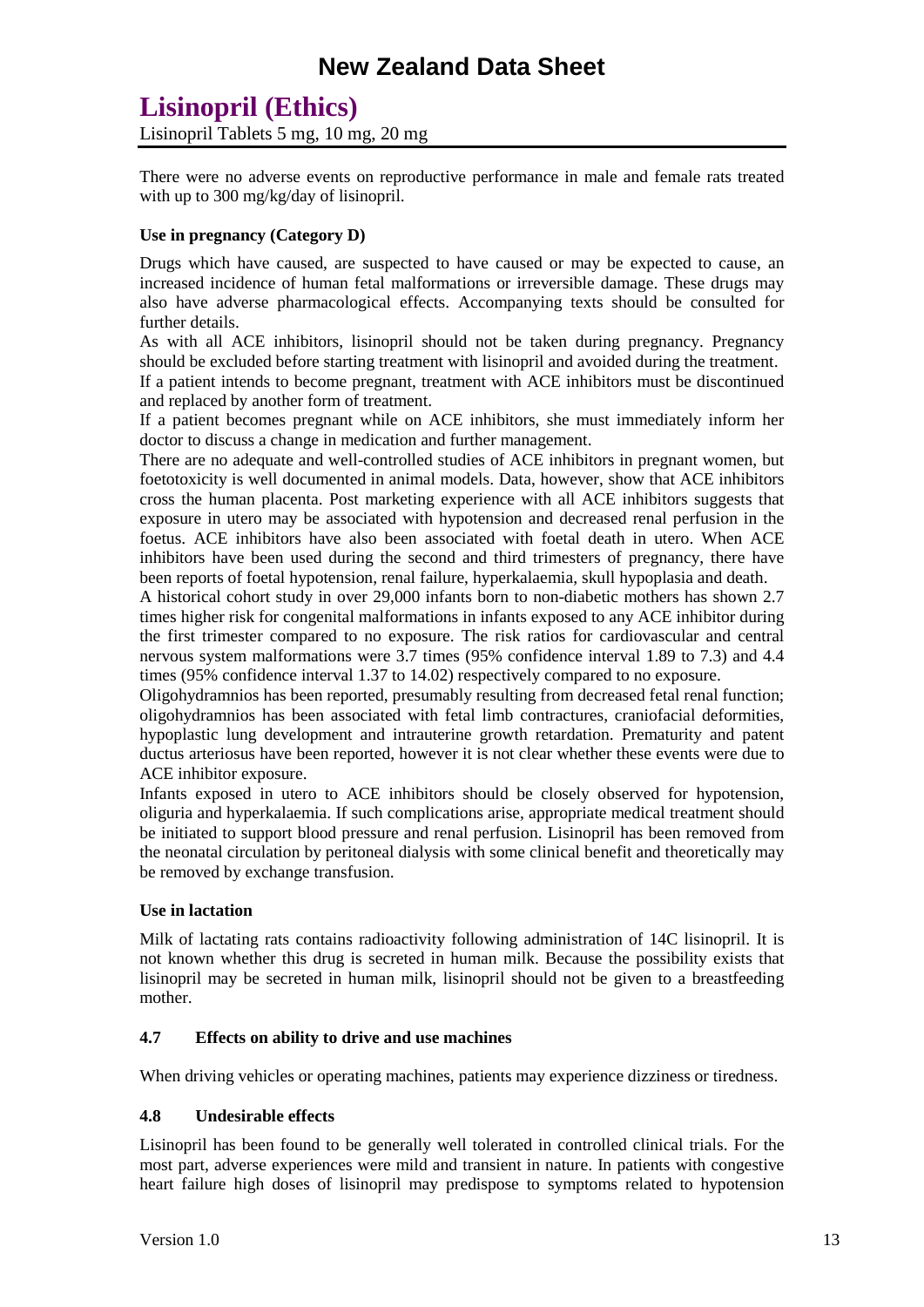### **Lisinopril (Ethics)**

Lisinopril Tablets 5 mg, 10 mg, 20 mg

(dizziness, syncope) and biochemical changes related to impaired renal function (hyperkalaemia and increased serum creatinine), as would be expected with ACE inhibitor therapy.

The adverse events that occurred in controlled clinical trials with lisinopril are taken from the case reports of 3,702 patients (2,633 patients with hypertension and 636 patients with congestive cardiac failure and 433 diabetic patients).

#### **Hypertension**

Adverse reactions reported in 2,633 patients with hypertension follow.

#### **More common reactions (3 to 10%)**

Nervous system. Dizziness, headache.

#### **Less common reactions (1 to 3%)**

Body as a whole. Asthenia/ fatigue.

Cardiovascular. Chest pain.

Gastrointestinal. Diarrhoea, nausea, vomiting.

Respiratory. Cough.

Dermatological. Rash.

#### **Rare reactions (< 1%)**

Cardiovascular Hypotension, orthostatic effects, angina, oedema, palpitation, rhythm disturbances.

Gastrointestinal Dyspepsia, anorexia, constipation, flatulence.

Nervous system. Paraesthesia, depression, somnolence, insomnia, vertigo.

Respiratory. Dyspnoea, orthopnoea.

Dermatological. Pruritus.

Musculoskeletal. Muscle cramps, back pain, leg pain, shoulder pain.

Other. Blurred vision, fever, flushing, gout, decreased libido, malaise.

Congestive cardiac failure. Adverse reactions reported in 636 patients with congestive cardiac failure. The most common adverse reaction occurring in this patient population was dizziness (14.2%). The other adverse reactions follow.

#### **More common reactions (3 to 10%)**

Nervous system. Headache.

Cardiovascular. Hypotension, chest pain, angina.

Gastrointestinal. Diarrhoea, nausea.

Respiratory. Cough, dyspnoea.

Dermatological. Rash.

Body as a whole. Asthenia/ fatigue.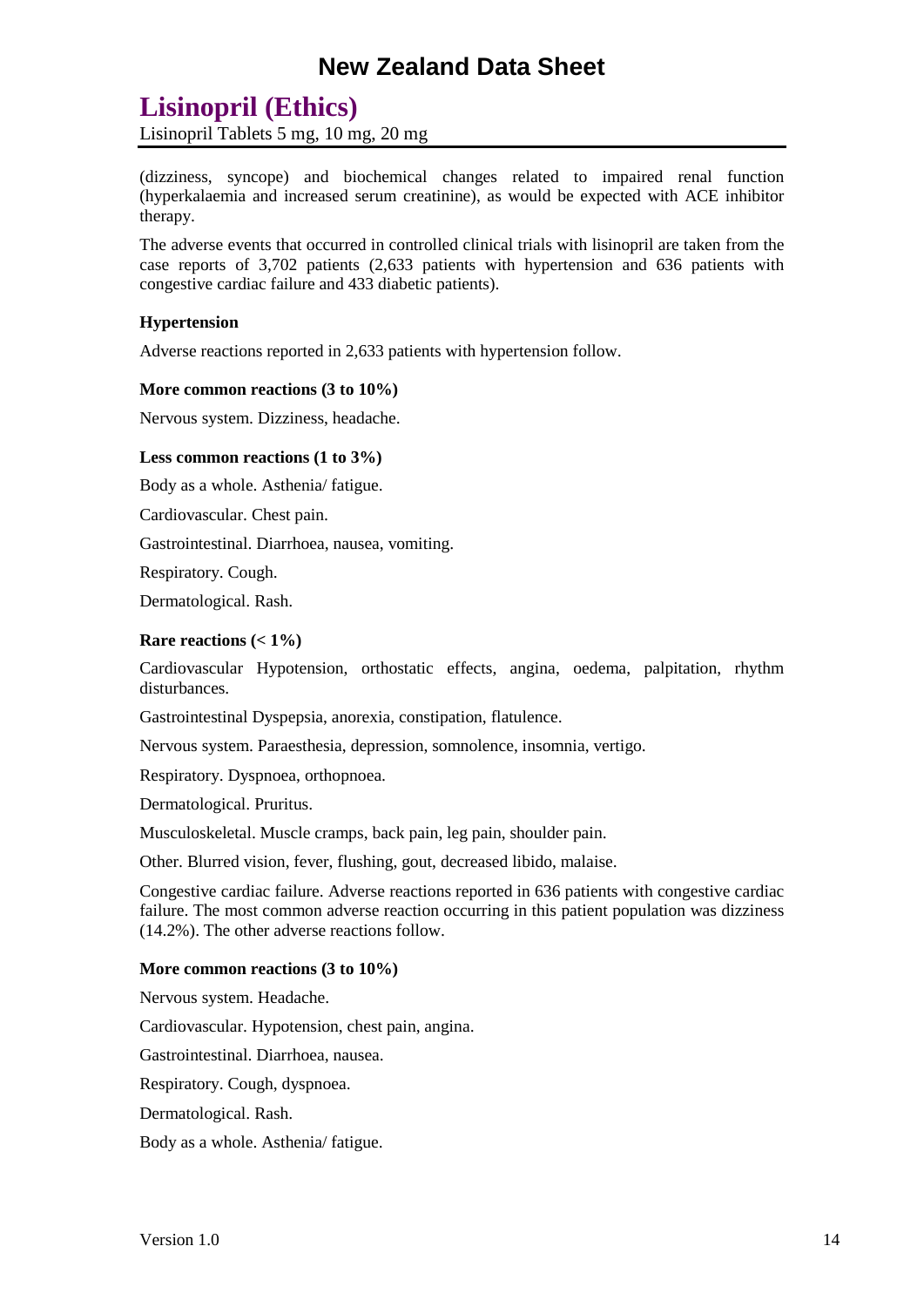### **Lisinopril (Ethics)**

Lisinopril Tablets 5 mg, 10 mg, 20 mg

#### **Less common reactions (1 to 3%)**

Cardiovascular. Orthostatic effects, oedema, palpitation.

Gastrointestinal. Vomiting, dyspepsia, anorexia.

Nervous system. Paraesthesia, depression, insomnia.

Dermatological. Pruritus.

Musculoskeletal. Muscle cramps, back pain, leg pain.

Other. Blurred vision, fever, gout, malaise.

#### **Rare reactions (< 1%)**

Cardiovascular. Rhythm disturbances. Gastrointestinal. Constipation, flatulence. Nervous system. Somnolence, vertigo. Respiratory. Orthopnoea. Musculoskeletal. Shoulder pain. Other. Flushing decreased libido.

#### **Renal and retinal complications of diabetes mellitus**

Adverse events from two clinical trials in diabetic patients (433 patients receiving lisinopril) are as follows. (The adverse events from each trial that were reported by  $\lt 1\%$  of the patients are not included.)

#### **More common reactions (3 to 10%)**

Body as a whole. Abdominal pain, flu syndrome.

Nervous system. Dizziness.

Respiratory. Bronchitis increased cough, pharyngitis.

#### **Less common reactions (1 to 3%)**

Body as a whole. Accidental injury, asthenia, back pain, chest pain, fever, headache, infection, pain.

Cardiovascular. Tachycardia.

Gastrointestinal. Diarrhoea, dyspepsia, gastroenteritis, nausea.

Metabolic. Hyperglycaemia, hypoglycaemia.

Musculoskeletal. Arthritis, myalgia.

Nervous system. Vertigo.

Respiratory. Dyspnoea, rhinitis, sinusitis, otitis media.

Dermatological. Rash.

Genitourinary. Cystitis, impotence, urinary tract infection.

#### **Rare reactions (< 1%)**

Body as a whole. Generalised oedema, neck pain, pelvic pain.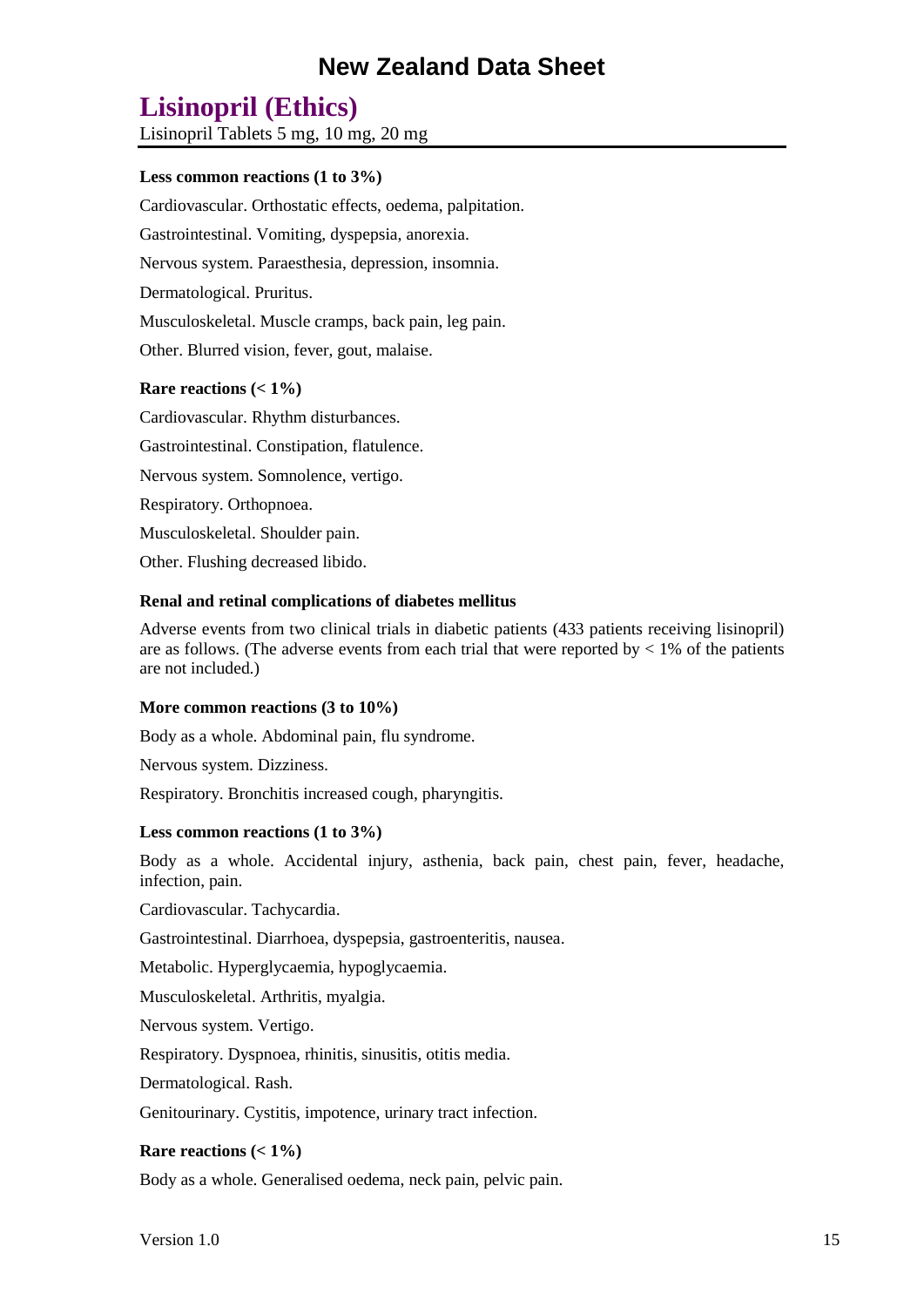### **Lisinopril (Ethics)**

Lisinopril Tablets 5 mg, 10 mg, 20 mg

Cardiovascular. Angina pectoris, cerebral ischaemia, hypertension, palpitations.

Gastrointestinal. Constipation, flatulence, gastritis, vomiting.

Dermatological. Eczema.

Metabolic. Hyperlipidaemia, hypoglycaemic reaction, peripheral oedema.

Musculoskeletal. Arthrosis, bursitis, pathological fracture, tendon disorder.

Nervous system. Anxiety, depression, hypertonia, paraesthesia.

Special senses. Ear disorder, taste perversion.

Genitourinary. Dysuria, haematuria, kidney pain.

#### *General*

Hypersensitivity/ angioneurotic oedema. Angioneurotic oedema of the face, extremities, lips, tongue, glottis and/or larynx has been reported rarely (see **Precautions and Warnings**). In very rare cases, intestinal angioedema has been reported.

Additional adverse reactions, which occurred rarely, either during, controlled clinical trials or after the drug was marketed, include the following:

Cardiovascular. Myocardial infarction or cerebrovascular accident, possibly secondary to excessive hypotension in high risk patients (see **Precautions and Warnings**); tachycardia.

Gastrointestinal. Abdominal pain, dry mouth, hepatitis (hepatocellular and cholestatic, very rarely this may progress to hepatic failure), jaundice, pancreatitis, taste disturbance.

Musculoskeletal. Joint pain.

Nervous system. Mood alterations, mental confusion, stroke, sleep disturbances.

Respiratory. Bronchitis, bronchospasm, nasal congestion, pharyngeal pain, sinusitis, rhinitis.

Dermatological. Alopecia, urticaria, diaphoresis, psoriasis and severe skin disorders have been reported, including pemphigus, toxic epidermal necrolysis, Stevens-Johnson syndrome and erythema multiforme.

Genitourinary. Uraemia, oliguria/ anuria, proteinuria, renal dysfunction, acute renal failure, impotence, urinary tract infection.

Body as a whole. Syncope.

A symptom complex has been reported which may include fever, vasculitis, myalgia, arthralgia/ arthritis, a positive antinuclear antibody (ANA) test, an elevated erythrocyte sedimentation rate (ESR), eosinophilia and leucocytosis. Rash, photosensitivity or other dermatological manifestations may occur.

#### *Clinical laboratory test findings*

Serum electrolytes: Hyperkalaemia (see **Precautions and Warnings**) and hyponatraemia have occurred.

Creatinine, blood urea nitrogen: Minor increases in blood urea nitrogen and serum creatinine, reversible upon discontinuation of therapy, were observed in 1.1 and 1.6% of patients, respectively, with essential hypertension treated with lisinopril alone. Increases were more common in-patients receiving concomitant diuretics and in-patients with renal artery stenosis (see **Precautions and Warnings**). Reversible minor increases in blood urea nitrogen and serum creatinine were observed in approximately 12% of patients with congestive cardiac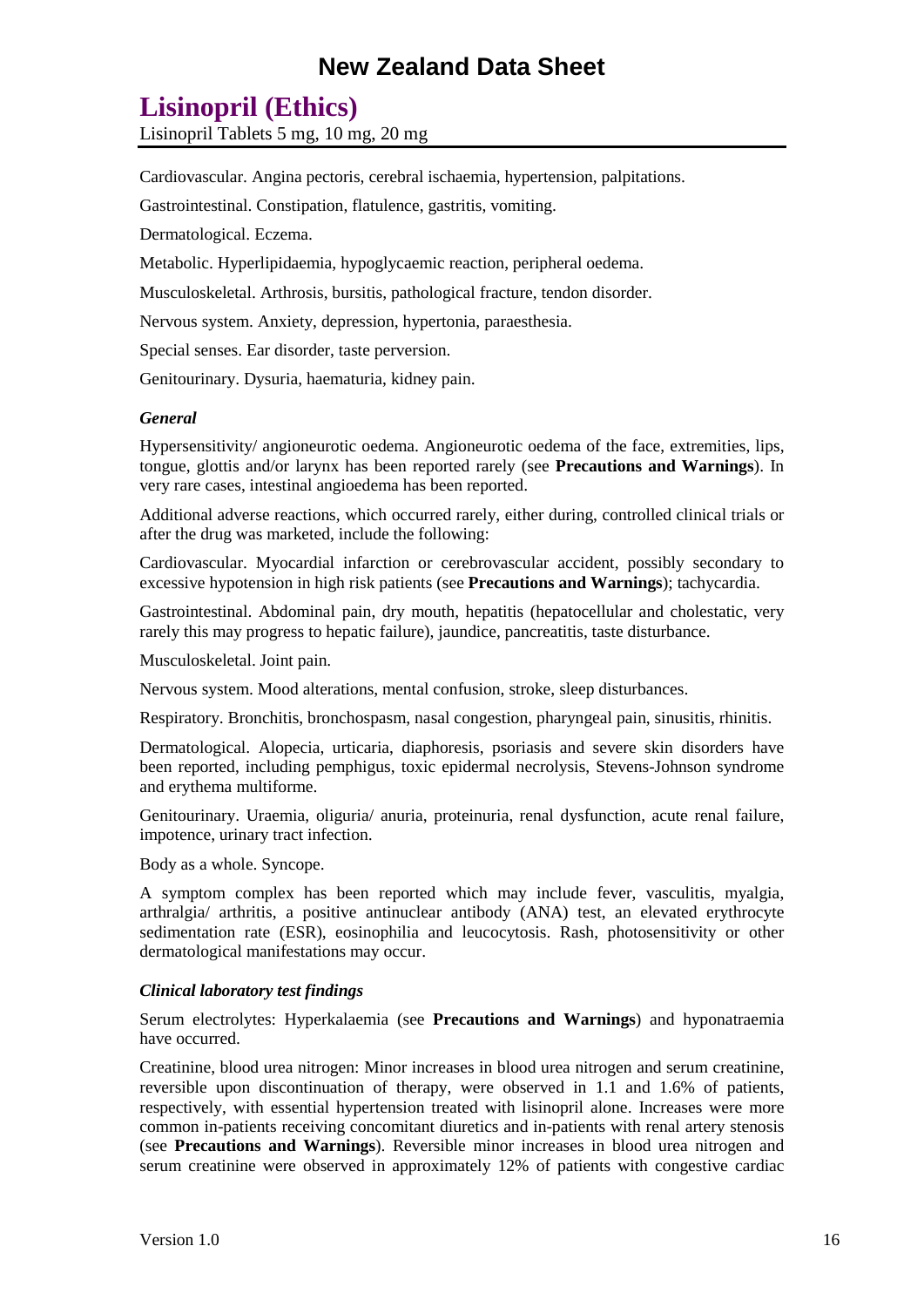Lisinopril Tablets 5 mg, 10 mg, 20 mg

failure on concomitant diuretic therapy. Frequently, these abnormalities resolved when the dosage of the diuretic was decreased.

Bone marrow depression: Bone marrow depression, manifest as anaemia, and/or thrombocytopenia and/or leucopenia has been reported. Agranulocytosis has been rarely reported, although a causal relationship has not been established. Rarely, haemolytic anaemia has been reported.

Haemoglobin and haematocrit: Small decreases in haemoglobin and haematocrit, rarely of clinical importance unless another cause of anaemia coexisted, have occurred.

Other (causal relationship unknown): Rarely, elevations of hepatic enzymes and/or serum bilirubin have occurred. Rare cases of bone marrow depression have been reported. Thrombocytopenia and leucopenia have been reported; a causal relationship to therapy with lisinopril cannot be excluded.

#### **4.9 Overdose**

There are no data on overdosage in humans. The most likely manifestation of overdosage would be hypotension, for which the usual treatment would be intravenous infusion of normal saline solution. Lisinopril may be removed from the general circulation by haemodialysis.

### **5. PHARMACOLOGICAL PROPERTIES**

Lisinopril is a peptidyl dipeptidase inhibitor. It inhibits the angiotensin converting enzyme (ACE) that catalyses the conversion of angiotensin I to the vasoconstrictor substance, angiotensin II. Angiotensin II also stimulates aldosterone secretion by the adrenal cortex. Inhibition of ACE results in decreased concentrations of plasma angiotensin II which results in decreased vasopressor activity and to decreased aldosterone secretion. The latter decrease may result in a small increase of serum potassium. In hypertensive patients with normal renal function treated with lisinopril alone for up to 24 weeks, the mean increase in serum potassium was approximately 0.1 mmol/L; however, approximately 15% of patients had increases greater than 0.5 mmol/L and approximately 6% had a decrease greater than 0.5 mmol/L. In the same study, patients treated with lisinopril and hydrochlorothiazide for up to 24 weeks had a mean decrease in serum potassium of 0.1 mmol/L; approximately 4% of patients had increases greater than 0.5 mmol/L and approximately 12% had a decrease greater than 0.5 mmol/L (see PRECAUTIONS). Removal of angiotensin II negative feedback on renin secretion leads to increased plasma renin activity. While the mechanism through which lisinopril lowers blood pressure is believed to be primarily suppression of the reninangiotensin-aldosterone system (RAAS), lisinopril is antihypertensive even in-patients with low renin hypertension. Although lisinopril was antihypertensive in all races studied, black hypertensive patients (usually a low renin hypertensive population) had a smaller average response to monotherapy than non-black patients. Concomitant administration of lisinopril and hydrochlorothiazide further reduced blood pressure in black and non-black patients and any racial difference in blood pressure response was no longer evident.

ACE is identical to kininase II, an enzyme that degrades bradykinin. Whether increased levels of bradykinin, a potent vasodepressor peptide, play a role in the therapeutic effects of lisinopril remains to be elucidated. When combined with other antihypertensive agents, additive falls in blood pressure may occur.

ACE is known to be present in the endothelium and increased ACE activity in diabetic patients which results in the formation of angiotensin II and destruction of bradykinin, potentiates the damage to the endothelium caused by hyperglycaemia. ACE inhibitors,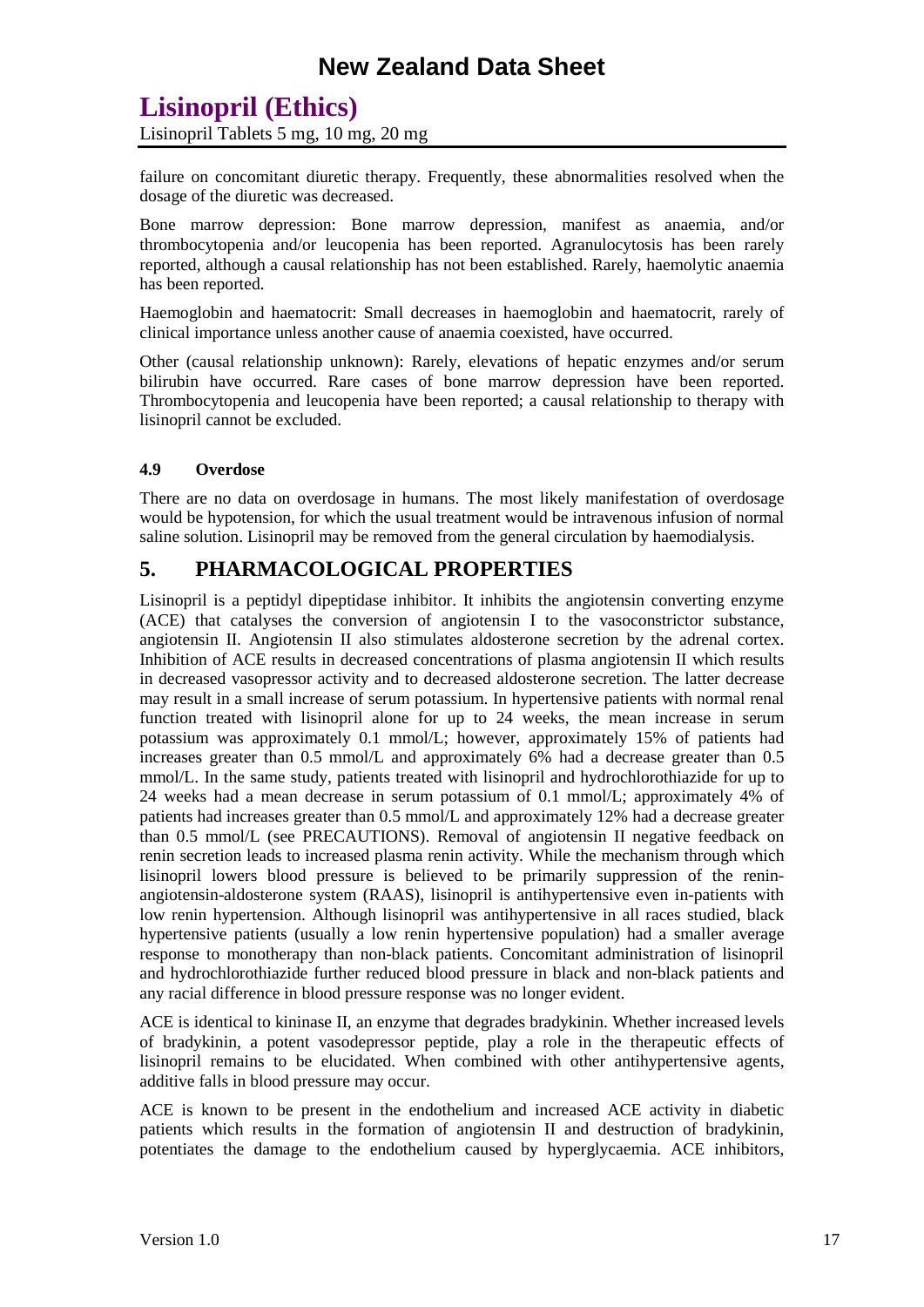Lisinopril Tablets 5 mg, 10 mg, 20 mg

including lisinopril, inhibit the formation of angiotensin II and breakdown of bradykinin and hence ameliorate endothelial dysfunction.

The effects of lisinopril on urinary albumin excretion rate and on the progression of retinopathy in diabetic patients is mediated by a reduction in blood pressure as well as a direct mechanism on the renal and retinal tissues. Lisinopril treatment is not associated with an increased incidence of hypoglycaemic events in diabetic patients and it does not affect glycaemic control as shown by a lack of significant effect on levels of glycosylated haemoglobin (HbA1c).

#### **5.1 Pharmacodynamic properties**

Administration of lisinopril to patients with hypertension results in a reduction of supine and standing blood pressure to about the same extent, with no compensatory tachycardia. Symptomatic postural hypotension is usually not observed although it can occur and should be anticipated in volume and/or salt depleted patients (**see Precautions**). When given together with thiazide-type diuretics, the blood pressure lowering effects of the two drugs are approximately additive.

In most patients studied, onset of antihypertensive activity was seen one to two hours after oral administration of an individual dose of lisinopril, with peak reduction of blood pressure achieved by six hours. Although an antihypertensive effect was observed 24 hours after dosing with recommended single daily doses, the effect was more consistent and the mean effect was considerably larger in some studies with doses of 20 mg or more than with lower doses.

However, in all doses studied, the mean antihypertensive effect was substantially smaller 24 hours after dosing than it was six hours after dosing.

In some patients achievement of optimal blood pressure reduction may require two to four weeks of therapy. The antihypertensive effects of lisinopril are maintained during long-term therapy. Abrupt withdrawal of lisinopril has not been associated with a rapid increase in blood pressure or a significant increase in blood pressure compared to pretreatment levels.

Two dose-response studies utilising a once daily regimen were conducted in 438 mild to moderately hypertensive patients not on a diuretic. Blood pressure was measured 24 hours after dosing. An antihypertensive effect of lisinopril was seen with 5 mg in some patients. However, in both studies blood pressure reduction occurred sooner and was greater in patients treated with lisinopril 10, 20, or 80 mg. In controlled clinical studies, lisinopril 20 to 80 mg has been compared in-patients with mild to moderate hypertension with hydrochlorothiazide 12.5 to 50 mg and with atenolol 50 to 200 mg, and in patients with moderate to severe hypertension with metoprolol 100 to 200 mg. It was superior to hydrochlorothiazide in effects on systolic and diastolic blood pressure in a population that was three-quarters Caucasian. Lisinopril was approximately equivalent to atenolol and metoprolol in effects on diastolic blood pressure and had somewhat greater effects on systolic blood pressure.

Lisinopril had similar effectiveness and adverse effects in younger and older (> 65 years) patients. It was less effective in the black population than in the Caucasian population.

In haemodynamic studies in-patients with essential hypertension, blood pressure reduction was accompanied by a reduction in peripheral arterial resistance with little or no change in cardiac output and in heart rate. In a study in nine hypertensive patients, following administration of lisinopril, there was an increase in mean renal blood flow that was not significant. Data from several small studies are inconsistent with respect to the effect of lisinopril on GFR in hypertensive patients with normal renal function, but suggest that changes, if any, are not large.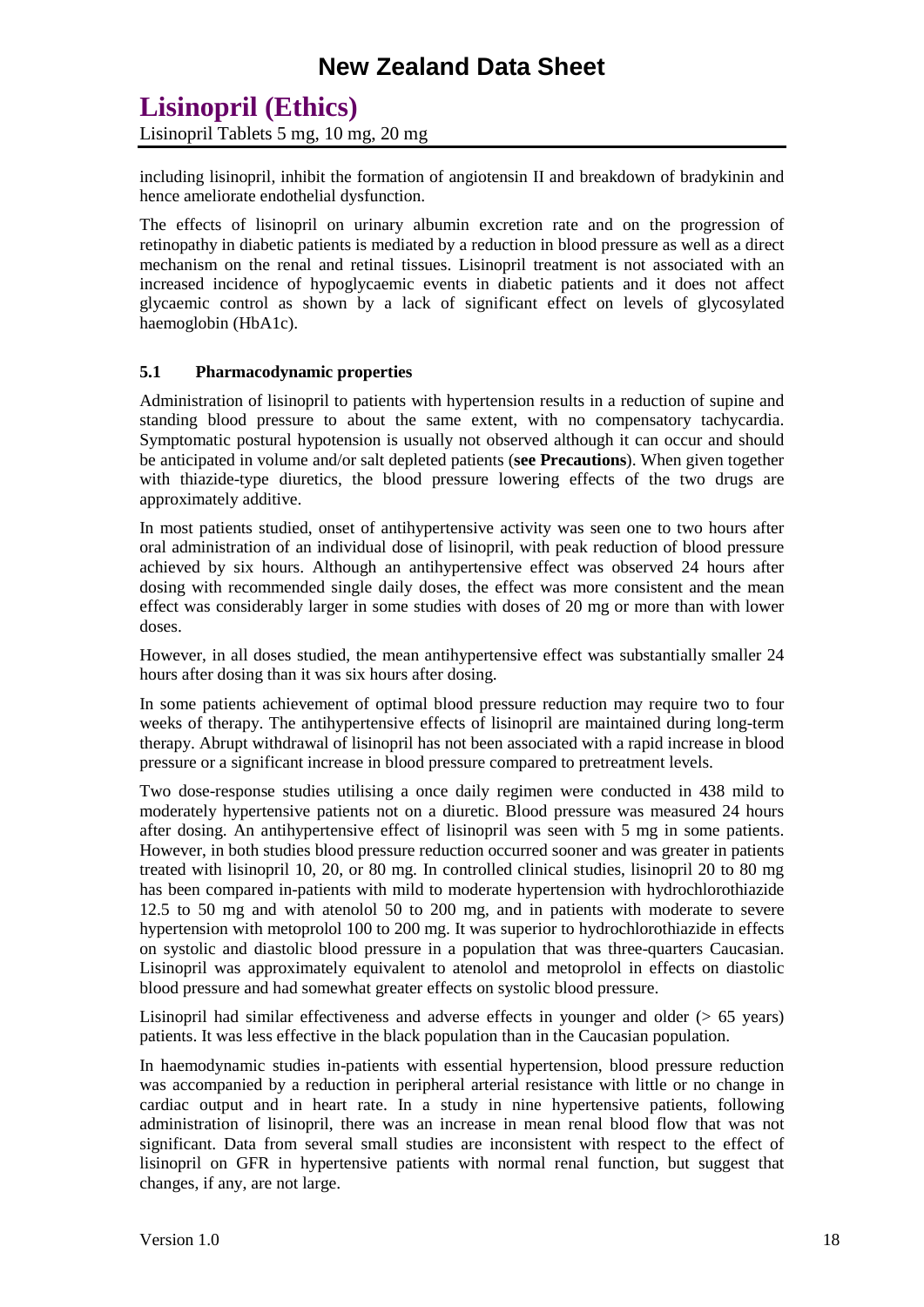Lisinopril Tablets 5 mg, 10 mg, 20 mg

#### **5.2 Pharmacokinetic properties**

Following oral administration of lisinopril, peak serum concentrations of lisinopril occur within about seven hours, although there was a trend to a small delay in time taken to reach peak serum concentrations in acute myocardial infarction patients. Declining serum concentrations exhibit a prolonged terminal phase, which does not contribute to drug accumulation. This terminal phase probably represents saturable binding to ACE and is not proportional to dose. Lisinopril does not appear to be bound to other serum proteins.

Lisinopril does not undergo metabolism and absorbed drug is excreted unchanged entirely in the urine. Based on urinary recovery, the mean extent of absorption of lisinopril is approximately 25%, with large interpatient variability (6 to 60%) at all doses tested (5 to 80 mg). Lisinopril absorption is not affected by the presence of food in the gastrointestinal tract.

Upon multiple dosing, lisinopril exhibits an effective half-life of accumulation of 12.6 hours.

Impaired renal function decreases elimination of lisinopril, which is excreted principally through the kidneys, but this decrease, becomes clinically important only when the glomerular filtration rate (GFR) is below 30 mL/minute. Above this GFR, the elimination half-life is little changed. With greater impairment, however, peak and trough lisinopril levels increase, time to peak concentration increases and time to attain steady state is prolonged. Older patients, on average, have higher (approximately doubled) blood levels and higher values for the area under the plasma concentration time curve (AUC) than younger patients (**see Dosage and Administration**). Lisinopril can be removed by haemodialysis.

Studies in rats indicate that lisinopril crosses the blood-brain barrier poorly. Multiple doses of lisinopril in rats do not result in accumulation in any tissues. Milk of lactating rats contained radioactivity following administration of 14C lisinopril. By whole body autoradiography, radioactivity was found in the placenta following administration of labelled drug to pregnant rats, but none was found in the fetuses.

#### **5.3 Preclinical safety data**

Not applicable

### **6. PHARMACEUTICAL PARTICULARS**

#### **6.1 List of excipients**

Calcium hydrogen phosphate dihydrate Magnesium stearate Maize starch Mannitol Ferric oxide red

The tablets are gluten free.

#### **6.2 Incompatibilities**

Not applicable

#### **6.3 Shelf life**

36 months